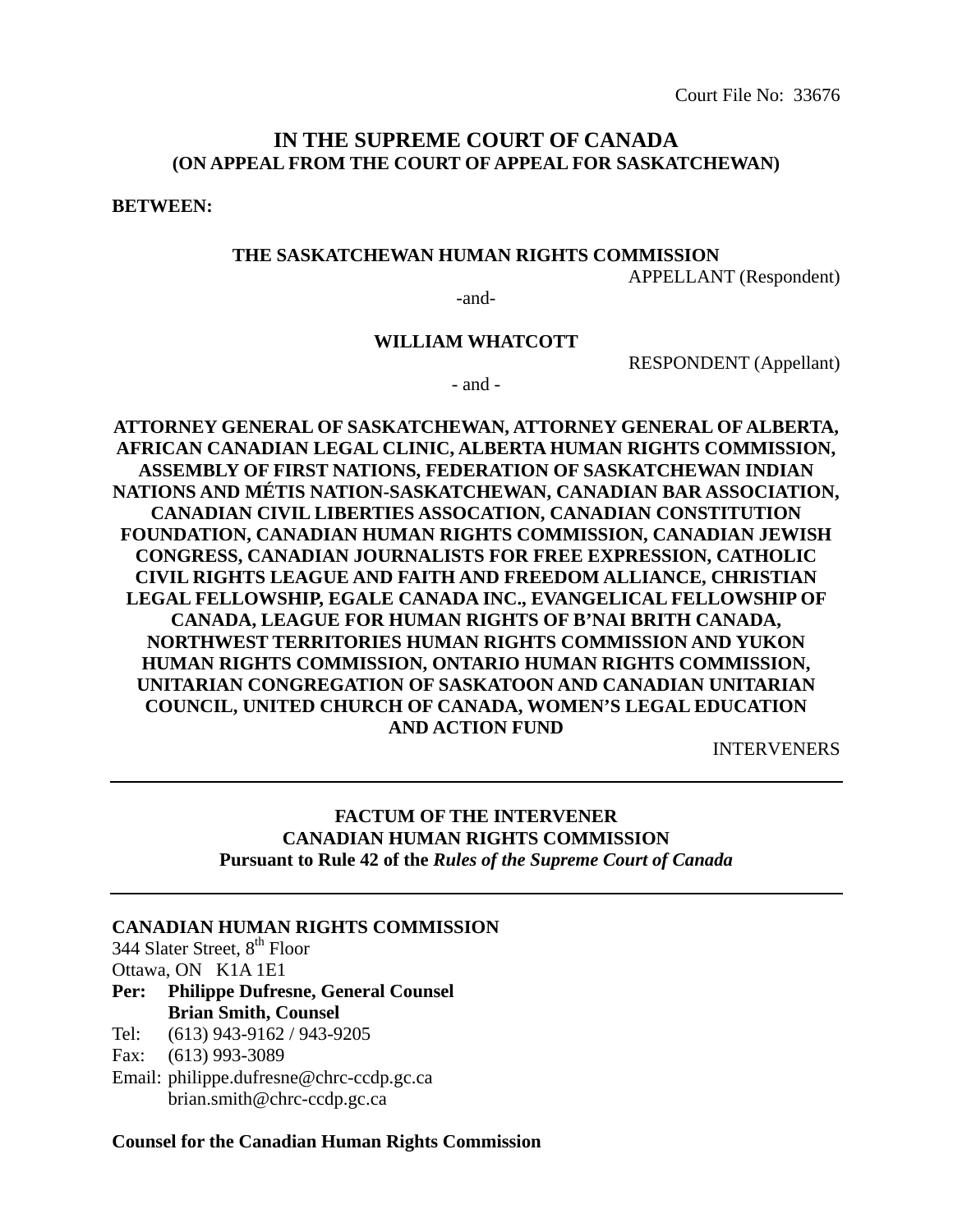## **Counsel for the Appellant**  SASKATCHEWAN HUMAN RIGHTS **COMMISSION**

Grant J. Scharfstein, Q.C. Deidre L. Aldcorn Janice E. Gingell

Scharfstein Gibbings Walen & Fisher LLP 500, 111 Second Avenue South Saskatoon, Saskatchewan S7K 1K6

Tel: (306) 653-2838 Fax: (306) 652-4747 Email: gscharfstein@scharfsteinlaw.com

#### **Counsel for the Respondent**  WILLIAM WHATCOTT

Thomas A. Schuck John Carpay

Nimegeers, Schuck, Wormsbecker & Bobbit 319 Souris Avenue NE, Box 8 Weyburn, Saskatchewan S4H 2J8

Tel: (306) 842-4654 Fax: (306) 842-0522 Email: tschuck@nswb.com

#### **Counsel for the Intervener**  ATTORNEY GENERAL OF

SASKATCHEWAN

Thomson Irvine

Attorney General for Saskatchewan 1874 Scarth St –  $8^{th}$  Floor PO Box 7129 Regina, Saskatchewan S4P 3V7

Tel: (306) 787-6307 Fax: (306) 797-9111 Email: tomirvine@justice.gc.ca

## **Agent for the Appellant**  SASKATCHEWAN HUMAN RIGHTS **COMMISSION**

Eugene Meehan, Q.C.

McMillan LLP 50 O'Connor Street Suite 300 Ottawa, Ontario K1P 6L2

Tel: (613) 232-7171 Fax: (613) 231-3191 Email: eugene.meehan@mcmillan.ca

#### **Agent for the Respondent**  WILLIAM WHATCOTT

Jérémie Fournier

Vincent Dagenais Gibson LLP 325 Dalhousie Street, Suite 600 Ottawa, Ontario K1N 7G2

Tel: (613) 241-2701, ext 246 Fax: (613) 241-2599 Email: jeremie.fournier@vdg.ca

## **Agent for the Intervener**

ATTORNEY GENERAL OF SASKATCHEWAN

Henry S. Brown, Q.C.

Gowling Lafleur Henderson LLP Suite 2600, 160 Elgin St P.O. Box 466, Stn "D" Ottawa, ON K1P 1C3

Tel: (613) 233-1781 Fax: (613) 788-3433 E-mail: henry.brown@gowlings.com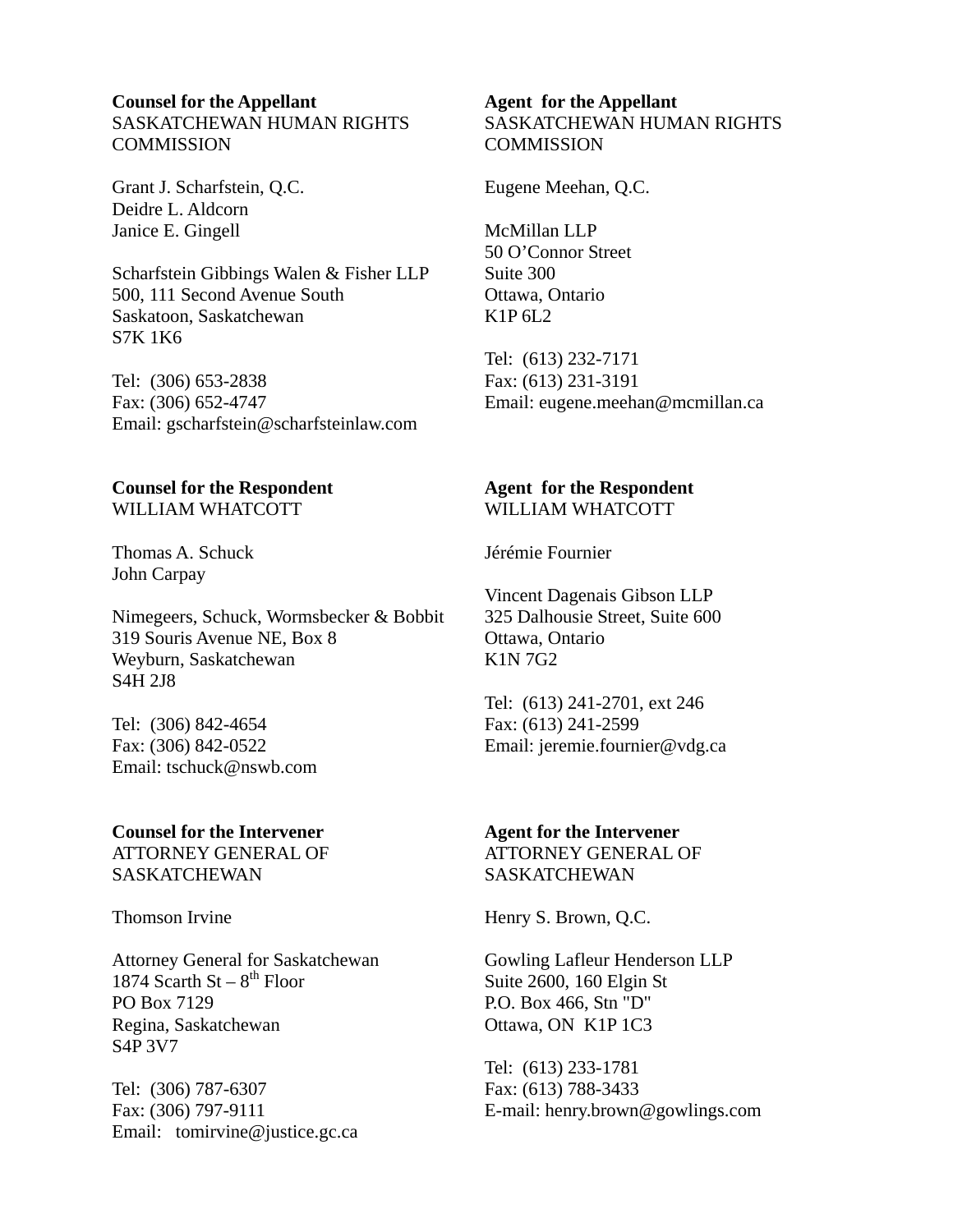## **Counsel for the Intervener**  ATTORNEY GENERAL OF ALBERTA

David N. Kamal

Attorney General of Alberta 9833 – 109 Street,  $4<sup>th</sup>$  Floor Edmonton, Alberta T5J 3S8

Tel: (780) 427-4418 Fax: (780) 425-0307 Email: david.kamal@gov.ab.ca

**Counsel for the Intervener**  AFRICAN CANADIAN LEGAL CLINIC

Sunil Gurmukh Moya Teklu

African Canadian Legal Clinic 18 King Street East, Suite 901 Toronto, Ontario M5C 1C4

Tel: (416) 214-4747, ext. 26 Fax: (416) 214-4778 Email: gurmuks@lao.on.ca

#### **Counsel for the Intervener**

ALBERTA HUMAN RIGHTS COMMISSION

Audrey Dean

Alberta Human Rights Commission No. 800 Standard Life Centre 10405 Jasper Avenue Edmonton, Alberta T5J 4R7

Tel: (780) 427-3116 Fax: (780) 422-3563 Email: Audrey.dean@gov.ab.ca

## **Agent for the Intervener**  ATTORNEY GENERAL OF ALBERTA

Henry S. Brown, Q.C.

Gowling Lafleur Henderson LLP Suite 2600, 160 Elgin St P.O. Box 466, Stn "D" Ottawa, ON K1P 1C3

Tel: (613) 233-1781 Fax: (613) 788-3433 E-mail: henry.brown@gowlings.com

# **Agent for the Intervener**  AFRICAN CANADIAN LEGAL CLINIC

Gary Stein

South Ottawa Community Legal Services 406 – 1355 Bank Street Ottawa, Ontario K1H 8K7

Tel: (613) 733-0140 Fax: (613) 733-0401 Email: stein@lao.on.ca

## **Agent for the Intervener**

ALBERTA HUMAN RIGHTS COMMISSION

Henry S. Brown, Q.C.

Gowling Lafleur Henderson LLP Suite 2600, 160 Elgin St P.O. Box 466, Stn "D" Ottawa, ON K1P 1C3

Tel: (613) 233-1781 Fax: (613) 788-3433 E-mail: henry.brown@gowlings.com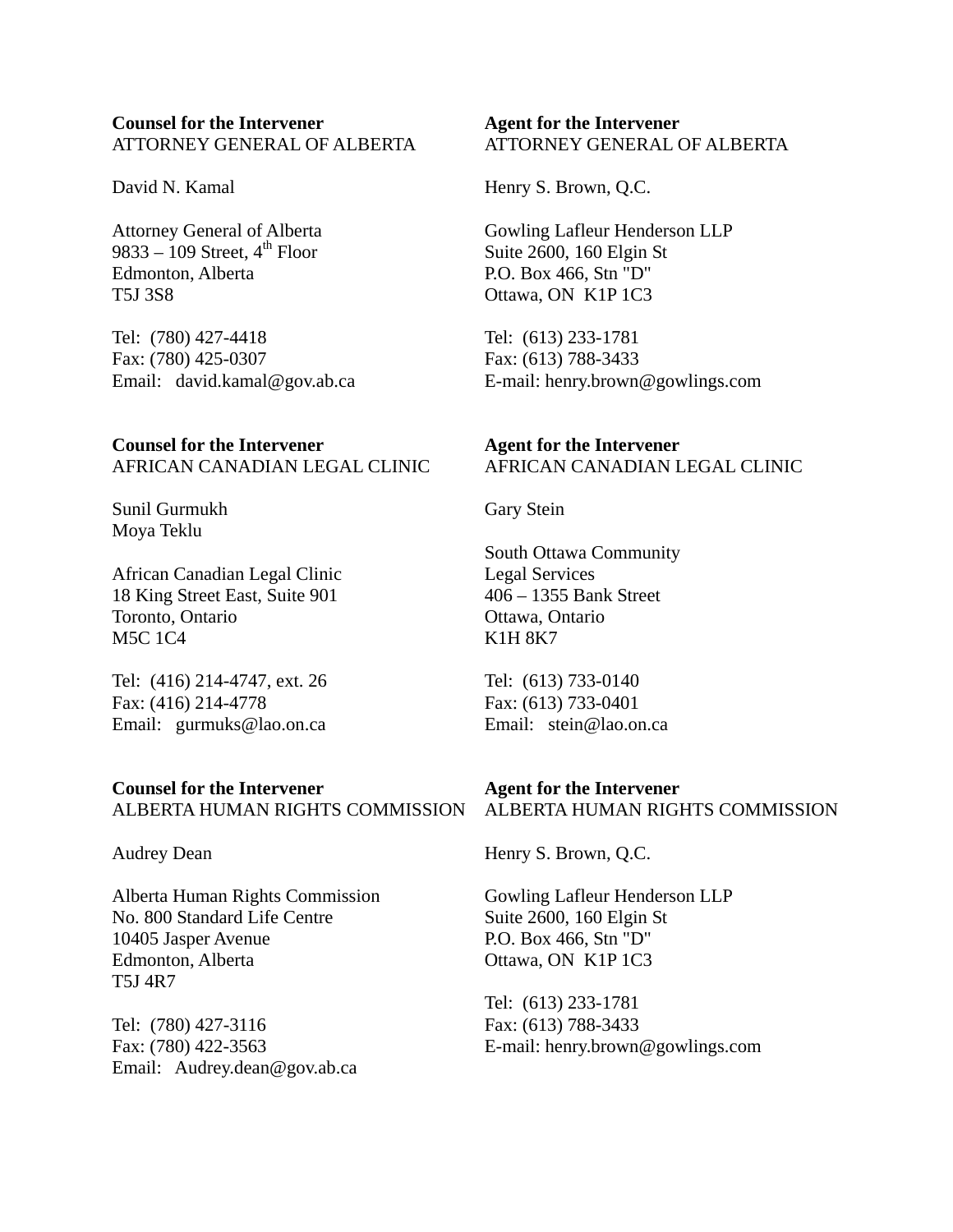## **Counsel for the Interveners**  ASSEMBLY OF FIRST NATIONS, FEDERATION OF SASKATCHEWAN INDIAN NATIONS AND MÉTIS NATION-SASKATCHEWAN

David M.A. Stack

McKercker LLP 374 Third Avenue South Saskatoon, Saskatchewan S7K 1M5

Tel: (306) 664-1277 Fax: (306) 653-2669 Email: d.stack@mckercher.ca

## **Counsel for the Intervener**  CANADIAN BAR ASSOCIATION

David Matas

225 Vaughan Street Suite 602 Winnipeg, Manitoba R3C 1T7

Tel: (204) 944-1831 Fax: (204) 942-1494 Email: dmatas@mts.net

#### **Counsel for the Intervener**

CANADIAN CIVIL LIBERTIES ASSOCIATION

Andrew K. Lokan Jodi Martin

Paliare, Roland, Rosenberg, Rothstein LLP 501 – 250 Universtity Avenue Toronto, Ontario M5H 3E5

Tel: (416) 646-4300 Fax: (416) 646-4301 E-mail: Andrew.lokan@paliareroland.com

#### **Agent for the Interveners**

ASSEMBLY OF FIRST NATIONS, FEDERATION OF SASKATCHEWAN INDIAN NATIONS AND MÉTIS NATION-**SASKATCHEWAN** 

Henry S. Brown, Q.C.

Gowling Lafleur Henderson LLP Suite 2600, 160 Elgin St P.O. Box 466, Stn "D" Ottawa, ON K1P 1C3

Tel: (613) 233-1781 Fax: (613) 788-3433 E-mail: henry.brown@gowlings.com

#### **Agent for the Intervener**  CANADIAN BAR ASSOCIATION

Henry S. Brown, Q.C.

Gowling Lafleur Henderson LLP Suite 2600, 160 Elgin St P.O. Box 466, Stn "D" Ottawa, ON K1P 1C3

Tel: (613) 233-1781 Fax: (613) 788-3433 E-mail: henry.brown@gowlings.com

## **Agent for the Intervener**

CANADIAN CIVIL LIBERTIES ASSOCIATION

Henry S. Brown, Q.C.

Gowling Lafleur Henderson LLP Suite 2600, 160 Elgin St P.O. Box 466, Stn "D" Ottawa, ON K1P 1C3

Tel: (613) 233-1781 Fax: (613) 788-3433 E-mail: henry.brown@gowlings.com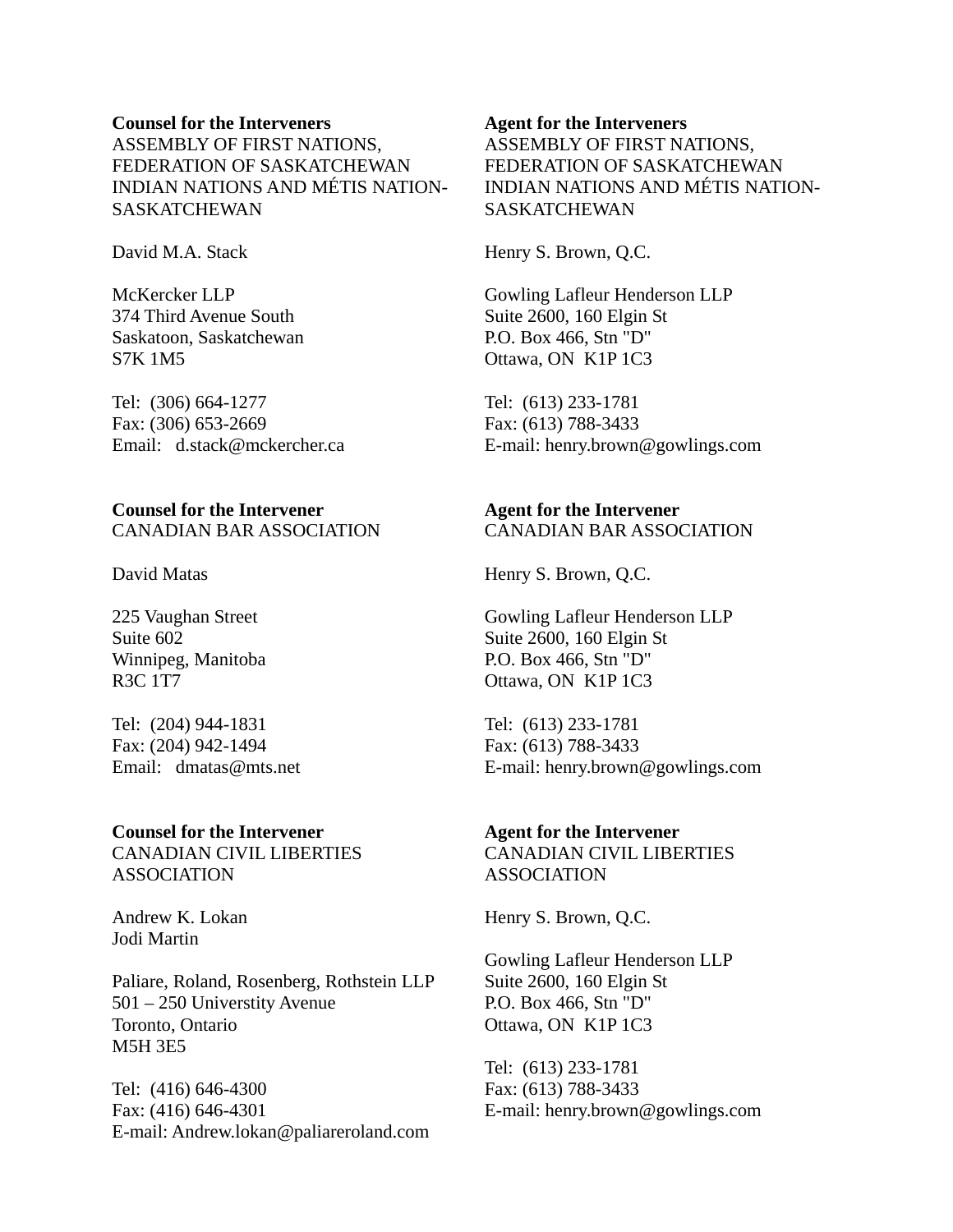#### **Counsel for the Intervener**  CANADIAN CONSTITUTION FOUNDATION

Mark A. Gelowitz Jason MacLean

Osler, Hoskin & Harcourt LLP P.O. Box 50 1 First Canadian Place Toronto, Ontario M5Z 1B8

Tel: (416) 862-4743 Fax: (416) 862-6666 E-mail: mgelowitz@osler.com

## **Counsel for the Intervener**  CANADIAN JEWISH CONGRESS

Mark J. Freiman

Lerners LLP 130 Adelaide Street West Suite 400 Toronto, Ontario M5H 3P5

Tel: (416) 601-2370 Fax: (416) 867-2453 E-mail: mfreiman@lerners.ca

#### **Counsel for the Intervener**

CANADIAN JOURNALISTS FOR FREE EXPRESSION

M. Philip Tunley

Stockwoods LLP 150 King Street West, Suite 2512 Toronto, Ontario M5H 1J9

Tel: (416) 593-7200 Fax: (416) 593-9345 E-mail: philt@stockwoods.ca

# **Agent for the Intervener**  CANADIAN CONSTITUTION **FOUNDATION**

Patricia J. Wilson

Osler, Hoskin & Harcourt LLP 340 Albert Street Suite 1900 Ottawa, Ontario K1R 7Y6

Tel: (613) 797-1009 Fax: (613) 235-2867 E-mail: pwilson@osler.com

# **Agent for the Intervener**  CANADIAN JEWISH CONGRESS

Nancy K. Brooks

Blake, Cassels & Graydon LLP 45 O'Connor Street,  $20^{th}$  Floor Ottawa, Ontario K1P 1A4

Tel: (613) 788-2200 Fax: (613) 788-2247 E-mail: nancy.brooks@blakes.com

# **Agent for the Intervener**

CANADIAN JOURNALISTS FOR FREE **EXPRESSION** 

Colin S. Baxter

Cavanagh Williams Conway Baxter LLP 1111 Prince of Wales Drive Suite 401 Ottawa, Ontario K2C 3T2

Tel: (613) 569-8558 Fax: (613) 569-8668 E-mail: cbaxter@cwcb-law.com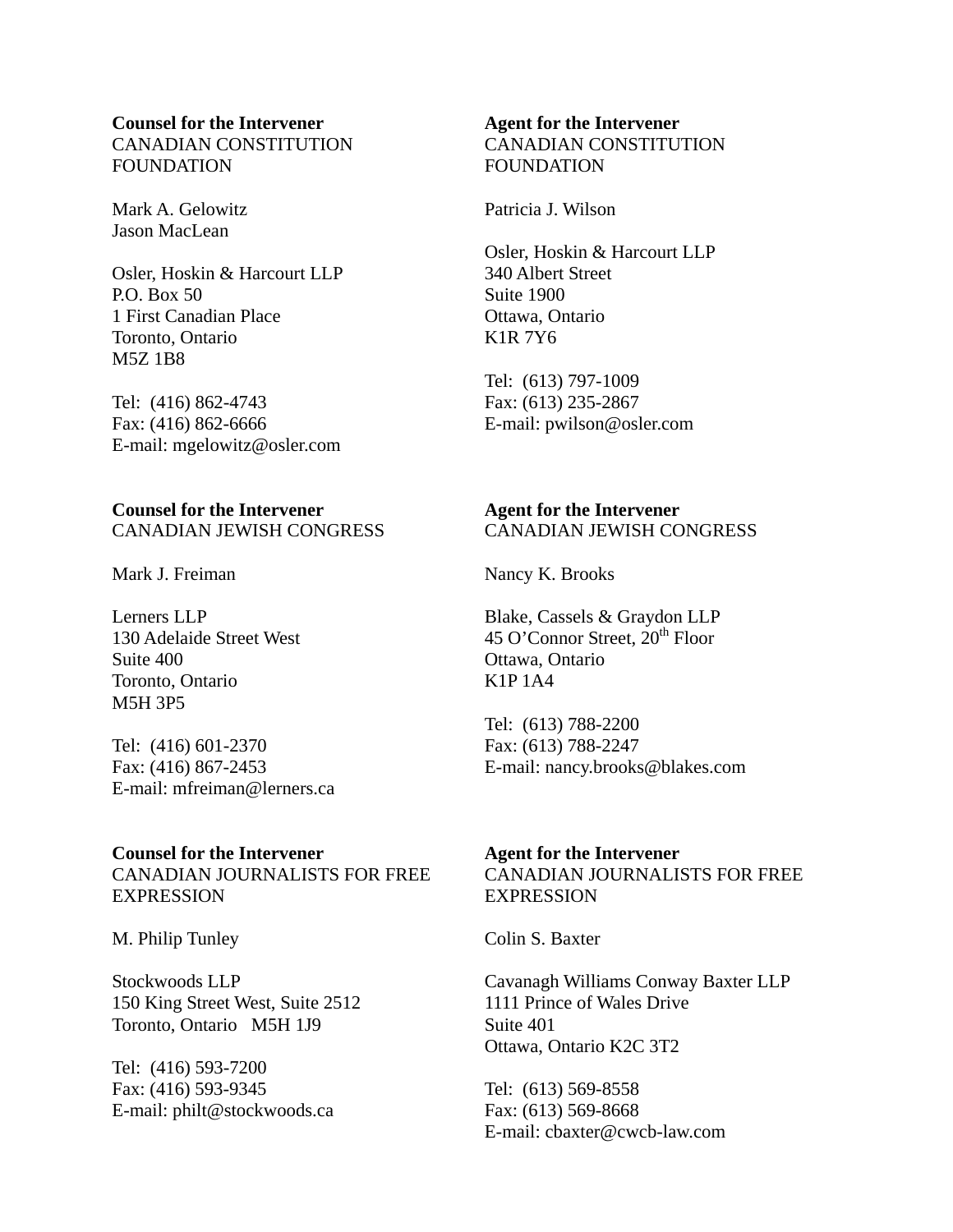#### **Counsel for the Intervener**

CATHOLIC CIVIL RIGHTS LEAGUE AND FAITH AND FREEDOM ALLIANCE

Ryan D.W. Dalziel Erica J. Toews

Bull, Housser & Tupper LLP 3000 –1055 West Georgia Street Vancouver, British Columbia V6E 3R3

Tel: (604) 641-4881 Fax: (604) 646-2671 E-mail: rdd@bht.com

#### **Counsel for the Intervener**  CHRISTIAN LEGAL FELLOWSHIP

Robert W. Staley Derek J. Bell Ranjan K. Agarwal

Bennett Jones LLP Suite 3400, PO Box 130 One First Canadian Place Toronto, Ontario M5X 1A4

Tel: (416) 777-4857 Fax: (416) 863-1716 E-mail: staleyr@bennettjones.ca

## **Counsel for the Intervener**  EGALE CANADA INC.

Cynthia Petersen

Sack Goldblatt Mitchell LLP 1130 – 20 Dundas St West Box 180 Toronto, Ontario M5G 2G8

Tel: (416) 979-6440 Fax: (416) 591-7333 E-mail: cpetersen@sgmlaw.com

## **Agent for the Intervener**  CATHOLIC CIVIL RIGHTS LEAGUE AND FAITH AND FREEDOM ALLIANCE

Brian A. Crane, Q.C.

Gowling Lafleur Henderson LLP Suite 2600, 160 Elgin St P.O. Box 466, Stn "D" Ottawa, ON K1P 1C3

Tel: (613) 233-1781 Fax: (613) 788-3433 E-mail: brian.crane@gowlings.com

## **Agent for the Intervener**  CHRISTIAN LEGAL FELLOWSHIP

Sheridan Scott

Bennett Jones LLP 1900 – 45 O'Connor Street World Exchange Plaza Ottawa, Ontario K1P 1A4

Tel: (613) 683-2300 Fax: (613) 683-2323 E-mail: scotts@bennettjones.ca

#### **Agent for the Intervener**  EGALE CANADA INC.

Kelly Doctor

Sack Goldblatt Mitchell LLP 500 – 30 Metcalfe Street Ottawa, Ontario K1P 5L4

Tel: (613) 235-5327 Fax: (613) 235-3041 E-mail: kdoctor@sgmlaw.com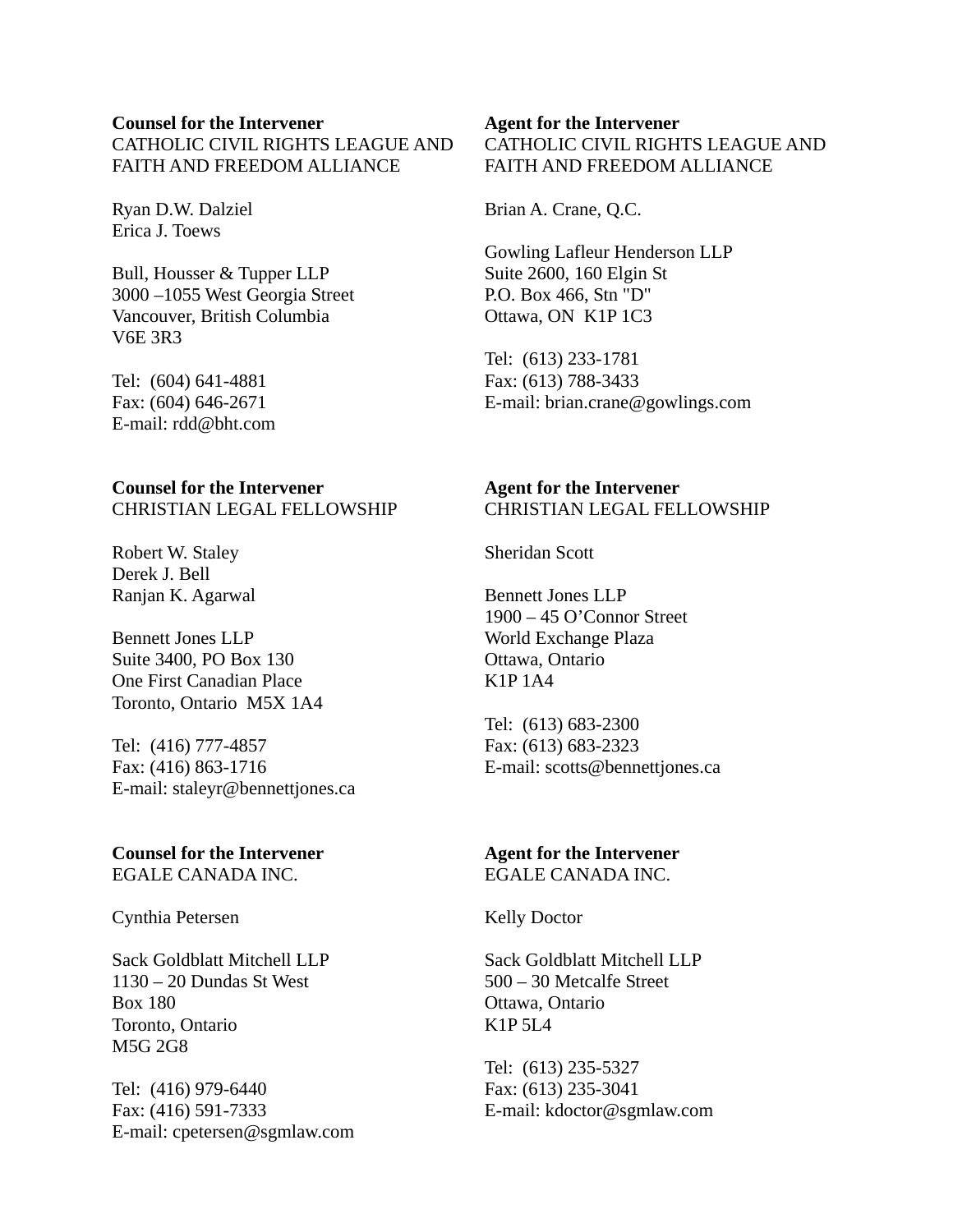#### **Counsel for the Intervener**

EVANGELICAL FELLOWSHIP OF CANADA

Donald E.L. Hutchinson

Evangelical Fellowship of Canada 130 Albert Street, Suite 1810 Ottawa, Ontario K1P 5G4

Tel: (613) 233-9868, ext 330 Fax: (613) 233-0301 E-mail: hutchd@efc-canada.com

#### **Counsel for the Intervener**

LEAGUE FOR HUMAN RIGHTS OF B'NAI BRITH CANADA

Marvin Kurz

Dale, Streiman & Kurz 480 Main Street North Brampton, Ontario L6V 1P8

Tel: (905) 455-7300 Fax: (905) 455-5848 E-mail: mkurz@dsklaw.com

## **Counsel for the Intervener**

NORTHWEST TERRITORIES HUMAN RIGHTS COMMISSION and YUKON HUMAN RIGHTS COMMISSION

Shaunt Parthev, Q.C. Ashley M. Smith

MacPherson Leslie & Tyerman LLP 1500 – 410 22nd Street East Saskatoon, Saskatchewan S7K 5T6

Tel: (306) 975-7100 Fax: (306) 975-7145 E-mail: sparthev@mlt.com

# **Agent for the Intervener**  LEAGUE FOR HUMAN RIGHTS OF B'NAI BRITH CANADA

Ed Van Bemmel

Gowling Lafleur Henderson LLP Suite 2600, 160 Elgin St P.O. Box 466, Stn "D" Ottawa, ON K1P 1C3

Tel: (613) 233-1781 Fax: (613) 788-3433 E-mail: ed.vanbemmel@gowlings.com

## **Agent for the Intervener**

NORTHWEST TERRITORIES HUMAN RIGHTS COMMISSION and YUKON HUMAN RIGHTS COMMISSION

Eugene Meehan, Q.C.

McMillan LLP 50 O'Connor Street Suite 300 Ottawa, Ontario K1P 6L2

Tel: (613) 232-7171 Fax: (613) 231-3191 Email: eugene.meehan@mcmillan.ca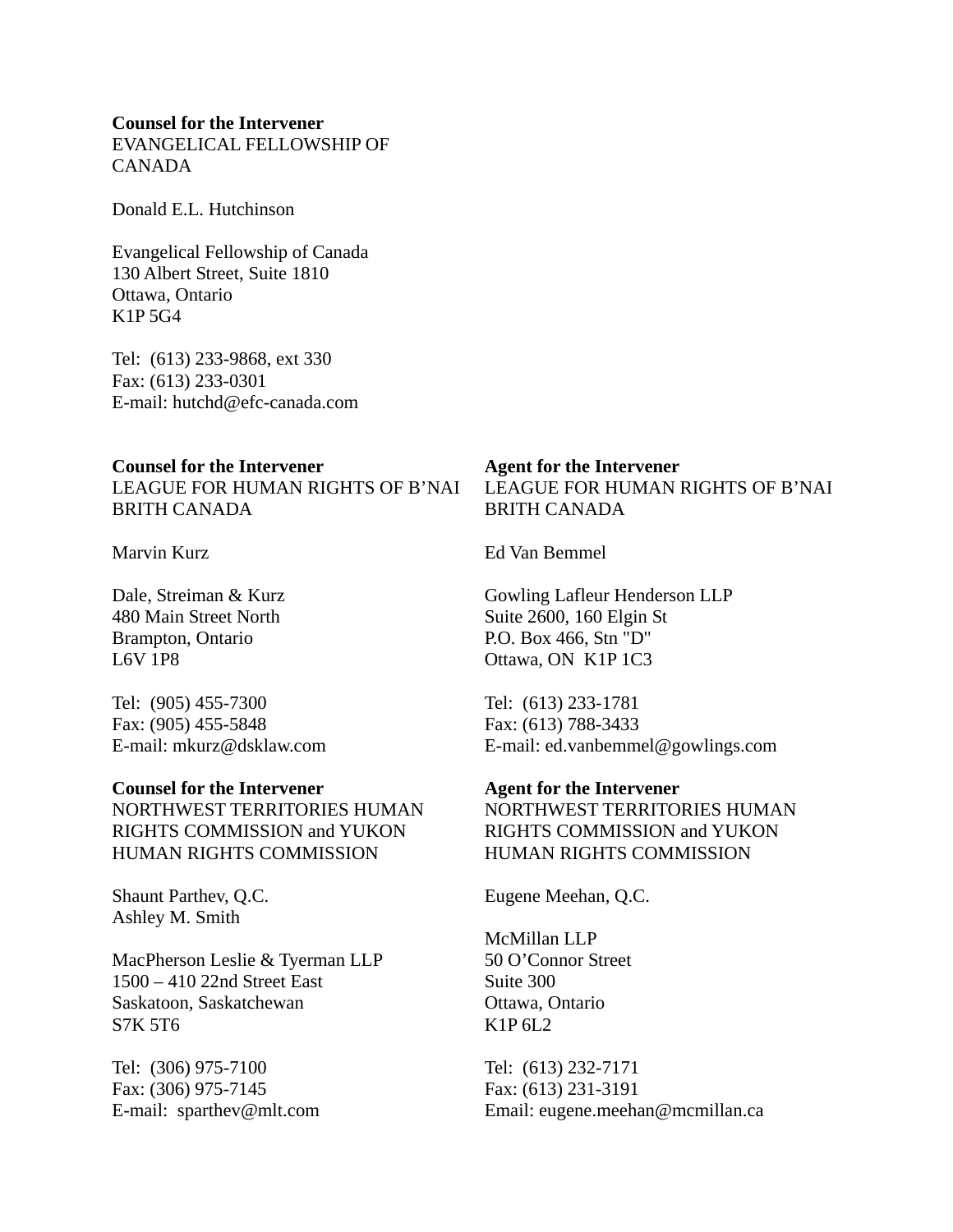## **Counsel for the Intervener**  ONTARIO HUMAN RIGHTS COMMISSION

Reema Khwaja Tony Griffin

Ontario Human Rights Commission Public Interest Inquiries Branch 180 Dundas Street West,  $8<sup>th</sup>$  Floor Toronto, Ontario M7A 2R9

Tel: (416) 326-9870 Fax: (416) 326-9867 E-mail: reema.khawja@ohrc.on.ca

## **Counsel for the Intervener**

UNITARIAN CONGREGATION OF SASKATOON AND CANADIAN UNITARIAN COUNCIL

Arif Chowdhury

Fasken Martineau DuMoulin LLP  $350 - 7$ <sup>th</sup> Avenue Street West Suite 3400 Calgary, Alberta T2P 3N9

Tel: (403) 261-5379 Fax: (403) 261-5351 E-mail: achowdhury@fasken.com

## **Counsel for the Intervener**  UNITED CHURCH OF CANADA

Beth Symes Ben Millard

Symes & Street 133 Lowther Avenue Toronto, Ontario M5R 1E4

Tel: (416) 920-3030 Fax: (416) 920-3033 E-mail: symes@symesandstreet.com

#### **Agent for the Intervener**  ONTARIO HUMAN RIGHTS COMMISSION

Brian A. Crane, Q.C.

Gowling Lafleur Henderson LLP Suite 2600, 160 Elgin St P.O. Box 466, Stn "D" Ottawa, ON K1P 1C3

Tel: (613) 233-1781 Fax: (613) 788-3433 E-mail: brian.crane@gowlings.com

## **Agent for the Intervener**

UNITARIAN CONGREGATION OF SASKATOON AND CANADIAN UNITARIAN COUNCIL

Stephen B. Acker

Fasken Martineau DuMoulin LLP 1300 – 55 Metcalfe Street Ottawa, Ontario K1P 6L5

Tel: (613) 236-3882 Fax: (613) 230-6423 E-mail: sacker@fasken.com

## **Agent for the Intervener**  UNITED CHURCH OF CANADA

Nadia Effendi

Borden Ladner Gervais LLP World Exchange Plaza 100 Queen Street, Suite 1100 Ottawa, Ontario K1P 1J9

Tel: (613) 237-5160 Fax: (613) 230-8842 E-mail: neffendi@blg.com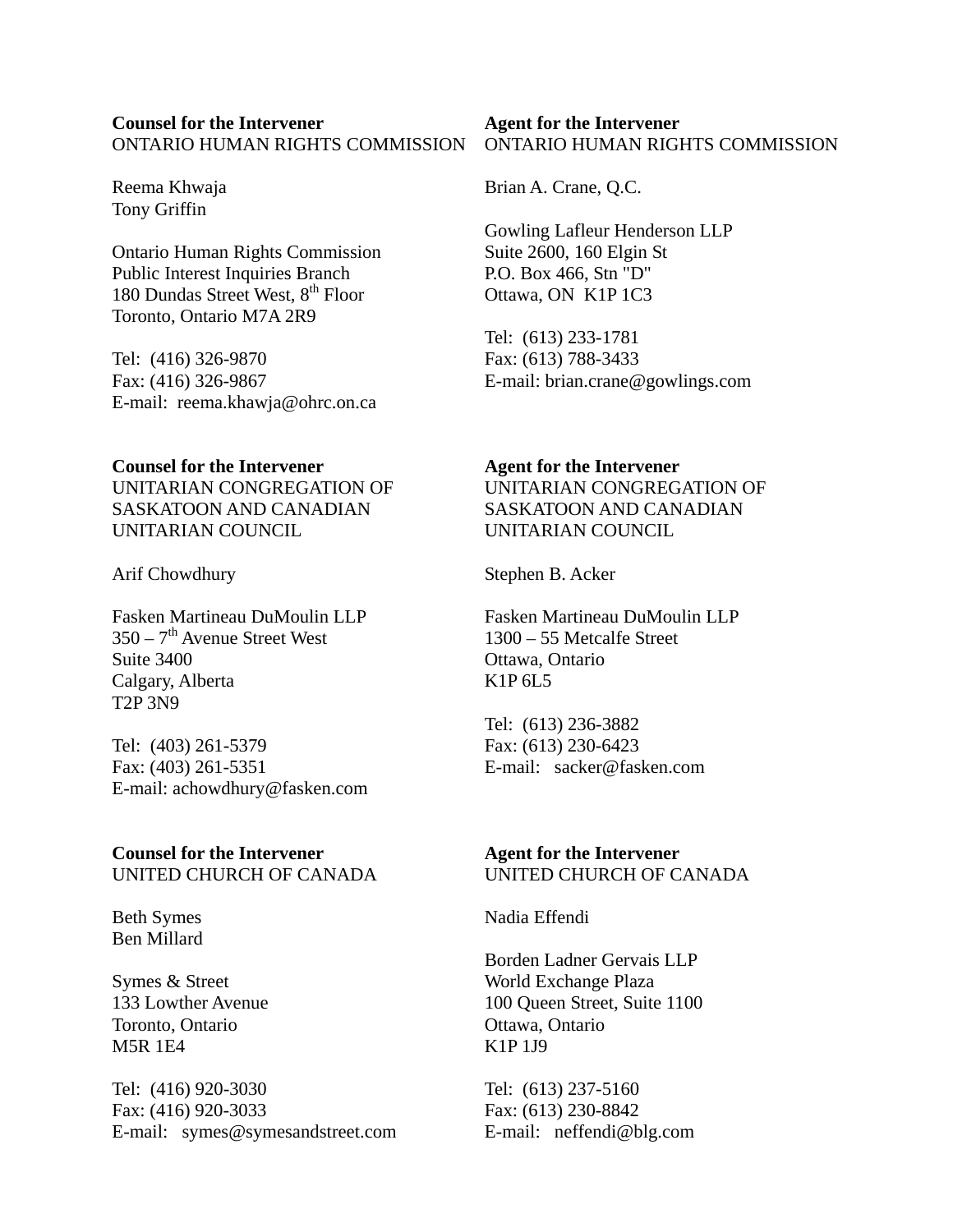## **Counsel for the Intervener**

WOMEN'S LEGAL EDUCATION AND ACTION FUND

Joanna L. Birenbaum Jo-Ann R. Kolmes

Women's Legal Education and Action Fund 703 – 60 St.Clair Avenue Est Toronto, Ontario M4T 1N5

Tel: (416) 595-7170, ext. 223 Fax: (416) 595-7191 E-mail: j.birenbaum@leaf.ca

#### **Agent for the Intervener**

WOMEN'S LEGAL EDUCATION AND ACTION FUND

Nadia Effendi

Borden Ladner Gervais LLP World Exchange Plaza 100 Queen Street, Suite 1100 Ottawa, Ontario K1P 1J9

Tel: (613) 237-5160 Fax: (613) 230-8842 E-mail: neffendi@blg.com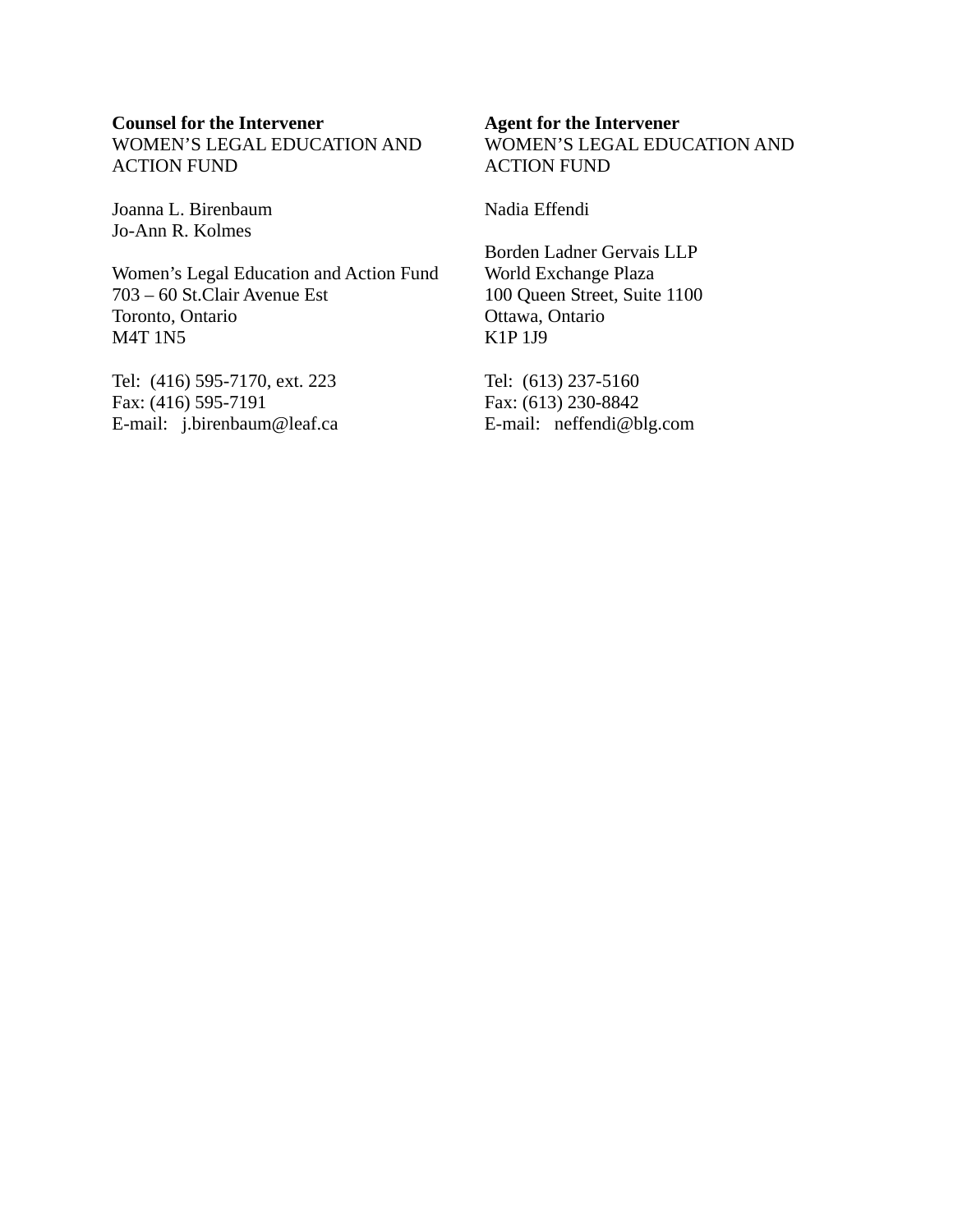# **TABLE OF CONTENTS**

| <b>PART I</b>   |                                                                                                                                                                   |
|-----------------|-------------------------------------------------------------------------------------------------------------------------------------------------------------------|
| <b>PART II</b>  |                                                                                                                                                                   |
| <b>PART III</b> |                                                                                                                                                                   |
|                 | Freedom of expression and religion must be balanced with the right to<br>A.                                                                                       |
|                 | Canadian human rights law only prohibits extreme messages that<br><b>B.</b><br>dehumanize an entire group on a discriminatory ground. 7                           |
| <b>PART IV</b>  |                                                                                                                                                                   |
| <b>PART V</b>   |                                                                                                                                                                   |
| <b>PART VI</b>  |                                                                                                                                                                   |
| <b>PART VII</b> | <b>STATUTES DIRECTLY AT ISSUE</b>                                                                                                                                 |
|                 | Canadian Charter of Rights and Freedoms as found in the Constitution Act, 1982,<br>being Schedule B to the Canada Act 1982 (U.K.), 1982, c. 11, sections 1, 2(a), |
|                 | Canadian Human Rights Act, RSC 1985, c. H-6, sections 13(1) 15                                                                                                    |

*Saskatchewan Human Rights Code*, SS 1979, c. S-24.1, section 14(1)(b) ..........15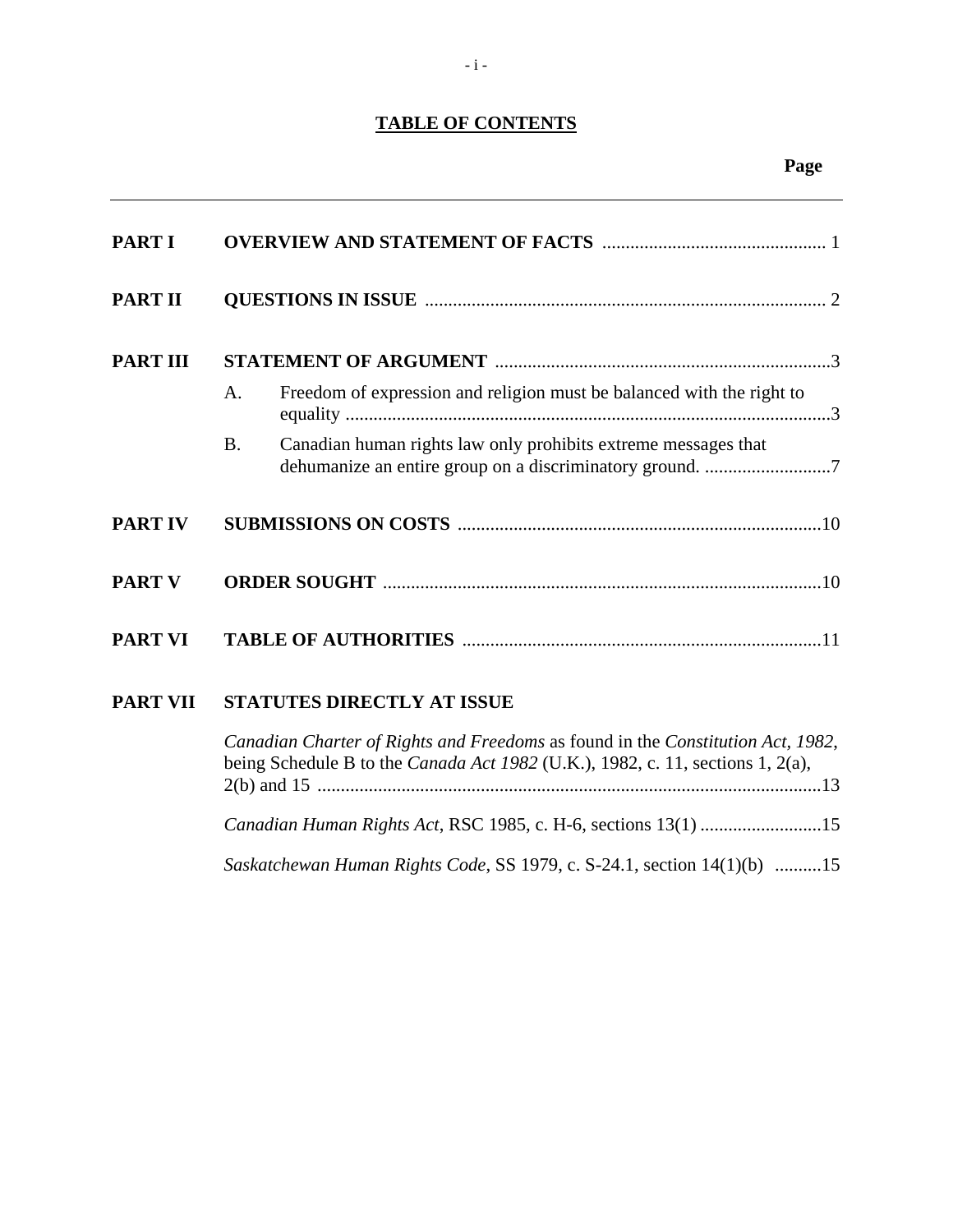#### **PART I - OVERVIEW AND STATEMENT OF FACTS**

## **Overview**

1. Dealing with hate propaganda presents a challenge for human rights law in Canada. On the one hand, both Canadian and International law protect freedom of expression as a foundational piece to a democratic state based on individual freedom and the rule of law. On the other hand, our legal system recognizes and enshrines the equality and dignity of human beings and prohibits discrimination on the basis of race, religion, sexual orientation and other grounds. The delicate and essential balance between these fundamental rights and freedoms is at issue in this appeal.

2. The Canadian Human Rights Commission (the "Canadian Commission") intervenes in this appeal because section 13(1) of its enabling legislation, the *Canadian Human Rights Act\* is analogous to the provision here at issue, section 14(1)(b) of the *Saskatchewan Human Rights Code.* 2 Section 13(1) of the *CHRA* prohibits repeated communications, by means of federal telecommunications undertakings, that are "likely to expose a person or persons to hatred or contempt by reason of the fact that that person or those persons are identifiable on the basis of a prohibited ground of discrimination." Section 14(1)(b) of the *Code* prohibits the publication or display of any representation that "exposes or tends to expose to hatred, ridicules, belittles or otherwise affronts the dignity of any person or class of persons on the basis of a prohibited ground."

3. A majority of this Court upheld the constitutionality of section 13(1) of the *CHRA* in its 1990 decision in *Canada (Human Rights Commission)* v. *Taylor. <sup>3</sup>*The Canadian Commission submits that the conclusions reached in that decision apply with equal vigour today, and point to a finding that the analogous provisions in section 14( 1 )(b) of the *Code* are similarly valid.

<sup>I</sup>*Canadian Human Rights Act,* S.c. 1985, c. H-6 *[CHRA].* 

*<sup>2</sup> Saskatchewan Human Rights Code,* S.S. 1979, c. S-24.1 *[Code].* 

*<sup>3</sup> Canada (Human Rights Commission) v. Taylor,* [1990] 3 S.c.R. 892 *[Taylor],* (Canadian Commission Book of Authorities ("BA") **Tab 1).**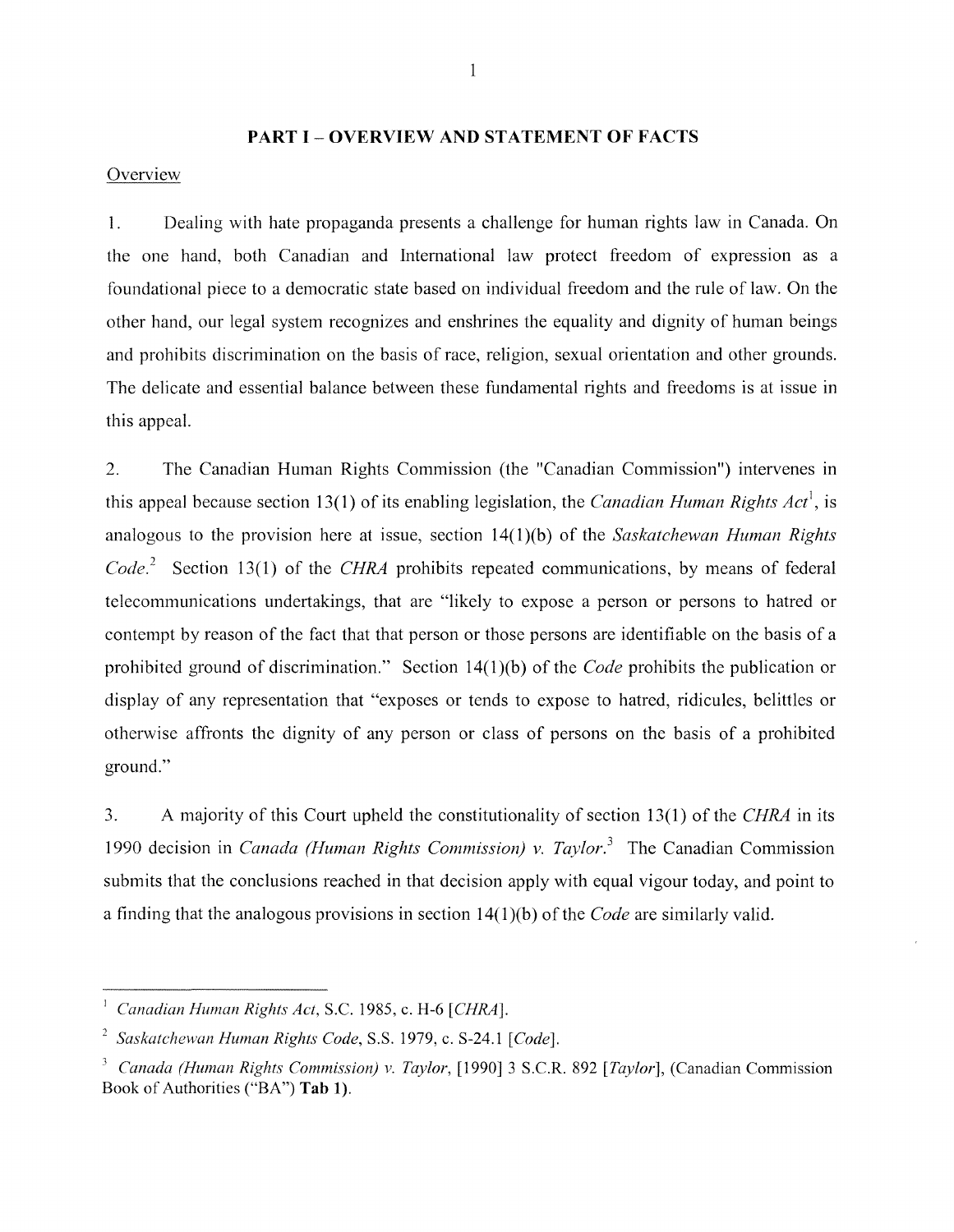4. In these submissions, the Canadian Commission draws on *Taylor* to make the following two points in support of the proposition that any infringing aspects of section  $14(1)(b)$  of the *Code* are justified in a free and democratic society: (i) Both international and Canadian human rights law recognize that there is no hierarchy of rights and that freedom of expression and religion must be balanced with the right to equality; and (ii) Canadian human rights law achieves this balance by limiting only the most extreme forms of messages: those that dehumanize by suggesting that an entire group of persons identified by a prohibited ground of discrimination is devoid of any redeeming qualities as human beings.

#### Facts

5. The Canadian Commission relies on the facts as set out by the parties, and takes no position on any facts that may be in dispute.

#### **PART II - QUESTIONS IN ISSUE**

6. The Canadian Commission accepts that section 14( 1 )(b) of the *Code* infringes section 2(b) of the *Canadian Charter of Rights and Freedorns,4* and is prepared to assume for the purposes of this intervention that it infringes section 2(a) of the *Charter* as well. However, the Canadian Commission submits that any such infringements are reasonable limits prescribed by law that can be demonstrably justified in a free and democratic society under section 1 of the *Charter.* 

7. The Canadian Commission takes no position herein on the question of whether section 14(1 )(b) of the *Code,* properly interpreted, would apply to the particular flyers that were created and distributed by the Respondent.

*<sup>4</sup> Canadian Charter of Rights and Freedoms* as found in the *Constitution Act,* 1982, being Schedule B to the *Canada Act* 1982 (U.K.), 1982, c. 11 *[Charter).*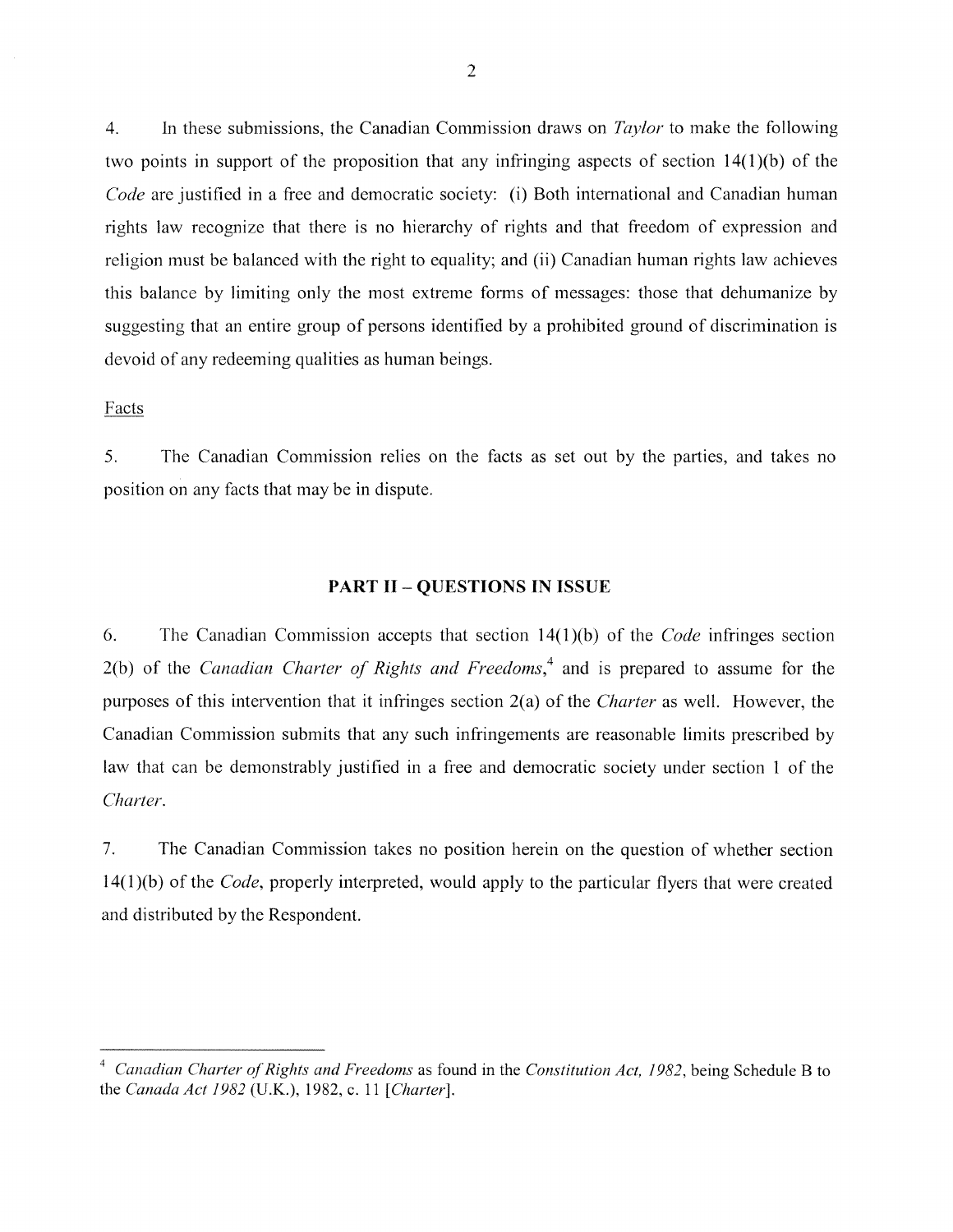#### **PART III - STATEMENT OF ARGUMENT**

#### **(A.) Freedom of expression and religion must be balanced with the right to equality.**

#### In Canadian law

8. Freedom of expression, freedom of religion and the right to equality are all protected under the *Charter*, respectively at sections 2(b), (a) and 15. This Court has confirmed that there is no hierarchy of *Charter* rights, with some rights of more importance than others. Instead, when the protected rights of individuals are in competition, *Charter* principles require that a balance be achieved that fully respects the importance of both sets of rights.<sup>5</sup>

9. The prohibition of hate propaganda gives rise to a competition between freedom of religion and expression on the one hand, and the equality rights of individuals on the other. In such circumstances, courts must resolve the issue, either by "reconciling" the rights alleged to conflict, or by "balancing" the competing interests at stake under section 1 of the *Charter.* In either case, decision-makers are to proceed on the basis that no one *Charter* right is absolute and presumed to trump any other. As this Court has stated:

[...] The collision between rights must be approached on the contextual facts of actual conflicts. The first question is whether the rights alleged to conflict can be reconciled: *Trinity Western University v. British Columbia College of Teachers,*  [2001] IS.C.R. 772, 2001 SCC 31, at para. 29. Where the rights cannot be reconciled, a true conflict of rights is made out. In such cases, the Court will find a limit on religious freedom and go on to balance the interests at stake under s. 1 of the *Charter: Ross v. New Brunswick School District No. 15*, [1996] 1 S.C.R. 825, at paras. 73-74. In both steps, the Court must proceed on the basis that the *Charter* does not create a hierarchy of rights *(Dagenais v. Canadian Broadcasting Corp.*, [1994] 3 S.C.R. 835, at p. 877) and that the right to religious freedom enshrined in s. 2(a) of the *Charter* is expansive.<sup>6</sup> (Emphasis added)

*Dagenais* v. *Canadian Broadcasting Corp.,* [1994] 3 S.c.R. 836 at p. 877, (BA **Tab** 3); *R.* v. *Mills,*  [1999] 3 S.c.R. 668 at para. 21 (BA **Tab** 5).

<sup>6</sup>*Reference re Same-Sex Marriage,* [2004] 3 S.C.R. 698 at para. 50, (BA **Tab** 6). See also: The Honourable Frank Iacobucci, "Reconciling Rights: The Supreme Court of Canada's Approach to Competing *Charter* Rights", (2003) 20 S.c.L.R. (2d) 137 at 139-142 (BA **Tab** 15).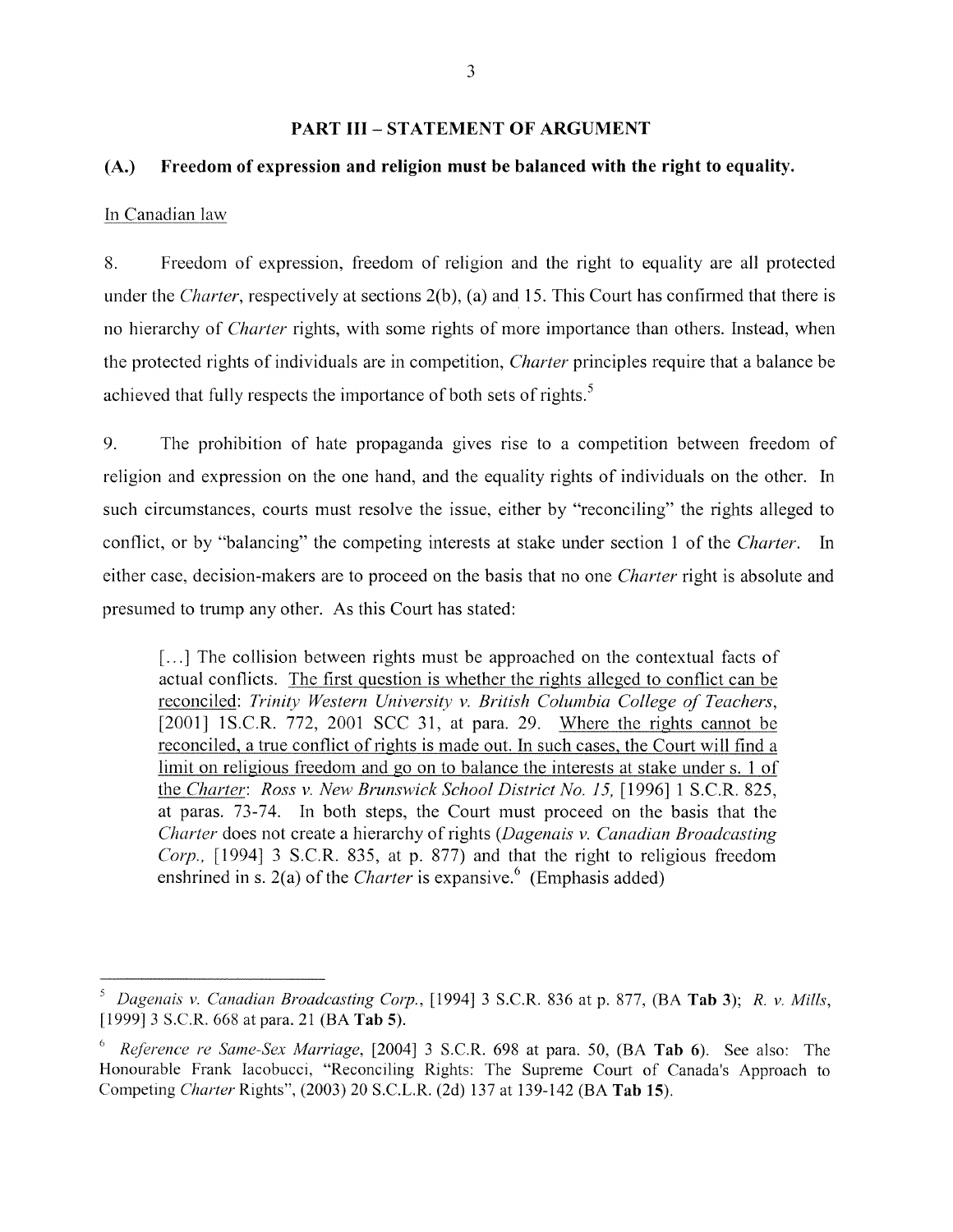10. In a context similar to the one in issue here, this Court recently applied the balancing of rights in its re-evaluation of the defence of fair comment in the law of defamation. The Court defined the issue as follows:

This appeal requires the Court to re-examine the defence of fair comment which helps hold the balance in the law of defamation between two fundamental values, namely the respect for individuals and protection of their reputation from unjustified harm on the one hand, and on the other hand, the freedom of expression and debate that is said to be the "very life blood of our freedom and free institutions"  $\left[ \ldots \right]$ .<sup>7</sup>

11. This Court rejected the notion of a hierarchy of rights and confirmed that both freedom of expression and the worth and dignity of each individual are fundamental *Charter* values that must to be balanced:

[...] Particular emphasis was placed on the importance of ensuring that the law of fair comment is developed in a manner consistent with the values underlying freedom of expression. However, the worth and dignity of each individual, including reputation, is an important value underlying the *Charter* and is to be weighed in the balance with freedom of expression, including freedom of the media. The Court's task is not to prefer one over the other by ordering a "hierarchy" of rights *(Dagenais v. Canadian Broadcasting Corp,* [1994] 3 S.C.R. 835), but to attempt a reconciliation.  $[\dots]$ <sup>8</sup>

12. This Canadian approach properly recognizes and protects each right under the *Charter*  and ensures that the rights of some individuals are not used to harm or limit the rights of others. In so doing, this approach is consistent with international human rights law which treats human rights as universal, indivisible, interdependent and interrelated.

<sup>7</sup>*WIC Radio Ltd. v. Simpson,* [2008] 2 S.C.R. 420, at para. 1 (BA **Tab** 9).

*<sup>8</sup> WIC Radio, supra,* at para. 2 (BA **Tab** 9).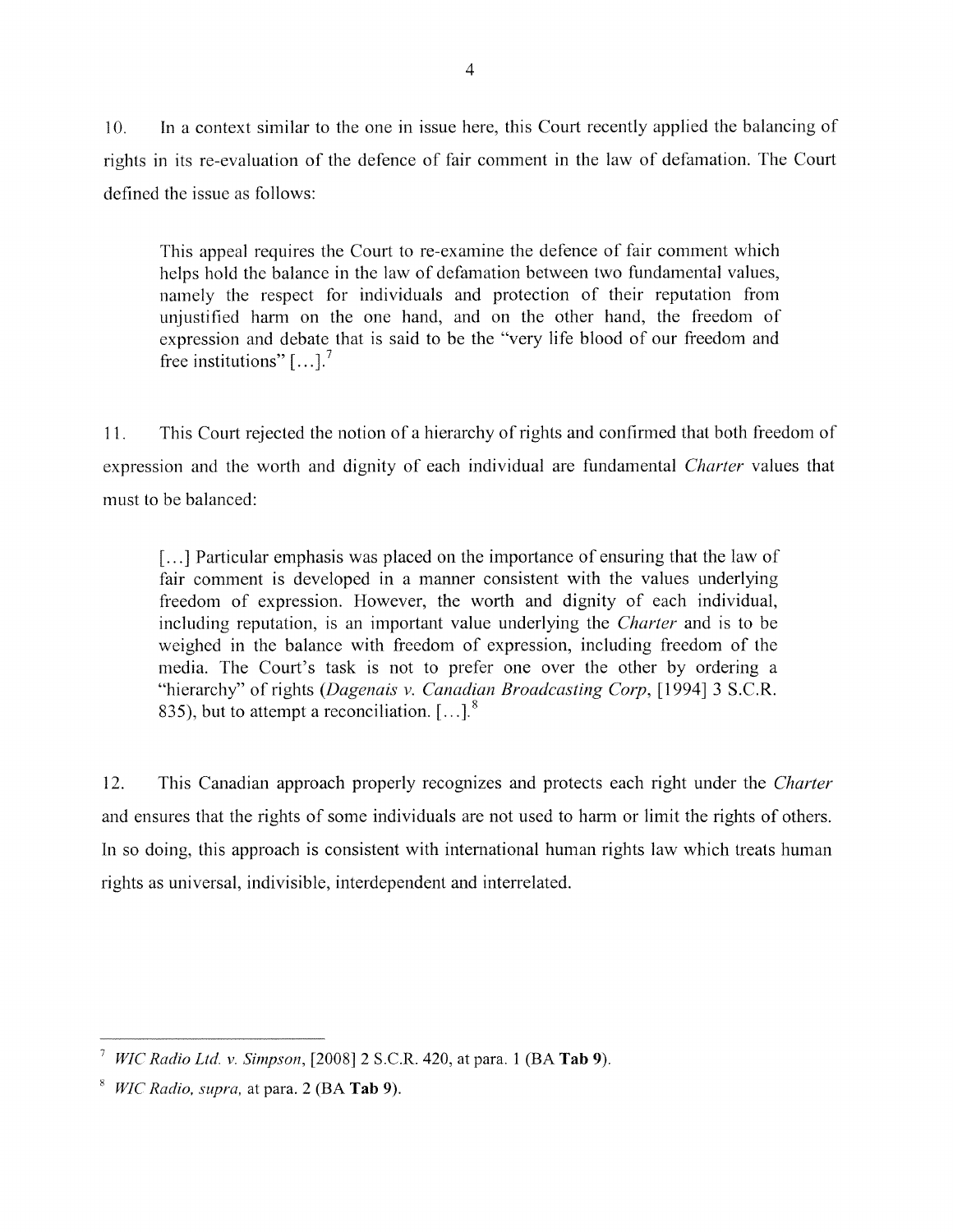In international law

13. International human rights law recogmzes the need for a balancing of freedom of expression with the right to equality and dignity of all human beings. The Canadian Commission submits that a similar balance must be ensured with the right to freedom of religion.

14. The right to equality is recognized in the very first Article of the *Universal Declaration*  of Human Rights<sup>9</sup> which declares that "All human beings are born free and equal in dignity and rights. They are endowed with reason and conscience and should act towards one another in a spirit of brotherhood". In article 7, the Declaration states that "All are equal before the law and are entitled without any discrimination to equal protection of the law. All are entitled to equal protection against any discrimination in violation of this Declaration and against any incitement to such discrimination.".

15. The Declaration also carefully protects freedom of expression, stating at article 19 that, "Everyone has the right to freedom of opinion and expression; this right includes freedom to hold opinions without interference and to seek, receive and impart information and ideas through any media and regardless of frontiers." At the same time, Article 29(2) of the Declaration affinns that "in the exercise of his rights and freedoms, everyone shall be subject only to such limitations as are determined by law solely for the purpose of securing due recognition and respect for the rights and freedoms of others and of meeting the just requirements of morality, public order and the general welfare in a democratic society."

16. Article 19(2) of the *International Covenant on Civil and Political Rights*<sup>10</sup> builds on the Declaration, stating that, "Everyone shall have the right to freedom of expression; this right shall include freedom to seek, receive and impart information and ideas of all kinds, regardless of frontiers, either orally, in writing or in print, in the form of art, or through any other media of his choice." Article 19(3) then qualifies this proposition, stating, "The exercise of the rights

<sup>9</sup>*Universal Declaration of Human Rights,* GA Res 217(III), UNGAOR, 3d Sess, Supp No. l3, UN Doc A/810 (1948) 71, arts. 1,7,19,29(2) [Declaration] (BA **Tab** 12).

<sup>10</sup>*International Covenant on Civil and Political Rights,* December 19, 1966,999 UNTS 171, arts. 19(2), 19(3) and 20(2) [ICCPR] (BA **Tab 11).** Canada ratified the ICCPR in 1976, with no reservations to the provisions quoted in this Factum.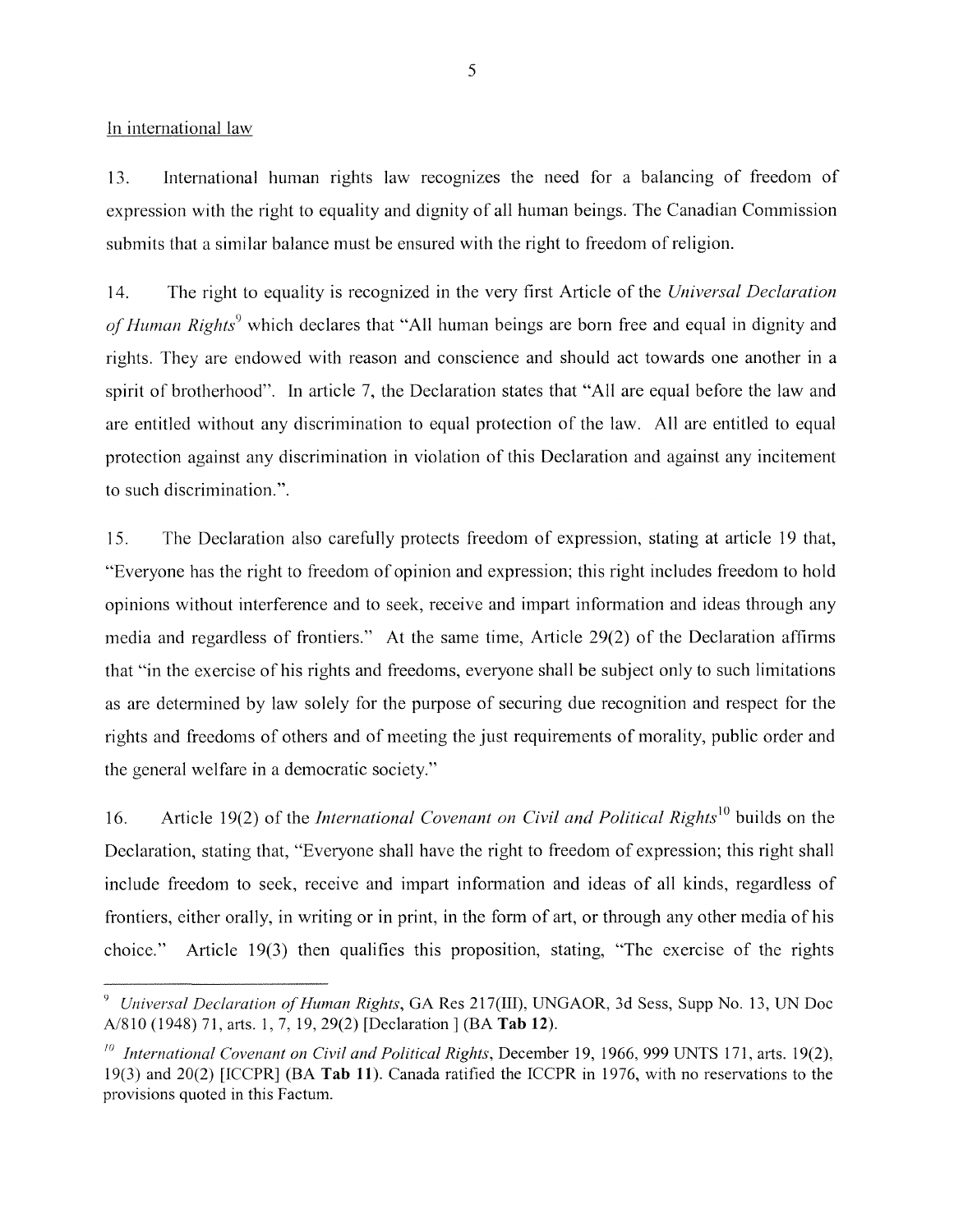provided for in paragraph 2 of this article carries with it special duties and responsibilities. It may therefore be subject to certain restrictions, but these shall only be such as are provided by law and are necessary: (a) for respect of the rights and reputations of others; (b) for the protection of national security or of public order (ordre public), or of public health or morals."

17. Article 20(2) of the *ICCPR* makes it mandatory to pass laws to protect citizens from hate propaganda, stating, "Any advocacy of national, racial or religious hatred that constitutes incitement to discrimination, hostility or violence shall be prohibited by law."

18. Indeed, in its 1983 decision applying these principles to section 13 of the *CHRA,* the United Nations Human Rights Committee found that section 13 of the *CHRA,* consistent with Article 19 of the *ICCPR,* prohibited the kind of extreme expression that Canada was obliged under Article 20(2) to prohibit.<sup>11</sup>

19. Finally, Article 4 of the *International Convention on the Elimination of All Forms of Racial Discrimination*<sup>12</sup> also requires active measures to combat propaganda that promotes or justifies racial hatred and discrimination:

States Parties condemn all propaganda and organizations which are based on ideas or theories of superiority of one race or group of persons of one colour or ethnic origin, or which attempt to justify or promote racial hatred and discrimination in any form, and undertake to adopt immediate and positive measures designed to eradicate all incitement to, or acts of, such discrimination [...].

20. Consistent with Canada's approach, international human rights law rejects a hierarchy of rights and holds that all human rights are universal, indivisible and interdependent and interrelated.<sup>13</sup>

<sup>&</sup>lt;sup>11</sup> *Taylor and Western Guard Party v. Canada, Communication No. 104/1981, Report of the Human* Rights Committee, 38 U.N. GAOR, Supp. No. 30 *(Al38/40)* 231 (1983), at para. 8 (BA **Tab** 8).

<sup>&</sup>lt;sup>12</sup> International Convention on the Elimination of All Forms of Racial Discrimination, December 21, 1965, 660 UNTS 212, art. 4 [ICERD] (BA Tab 10). Canada ratified the ICERD in 1981, with no reservations to the provisions quoted in this Factum.

<sup>&</sup>lt;sup>13</sup> Vienna Declaration, World Conference on Human Rights, Vienna, 14 - 25 June 1993, U.N. Doc. *AlCONF.157124* (Part I) at 20 (1993), art. 5 (BA **Tab** 13).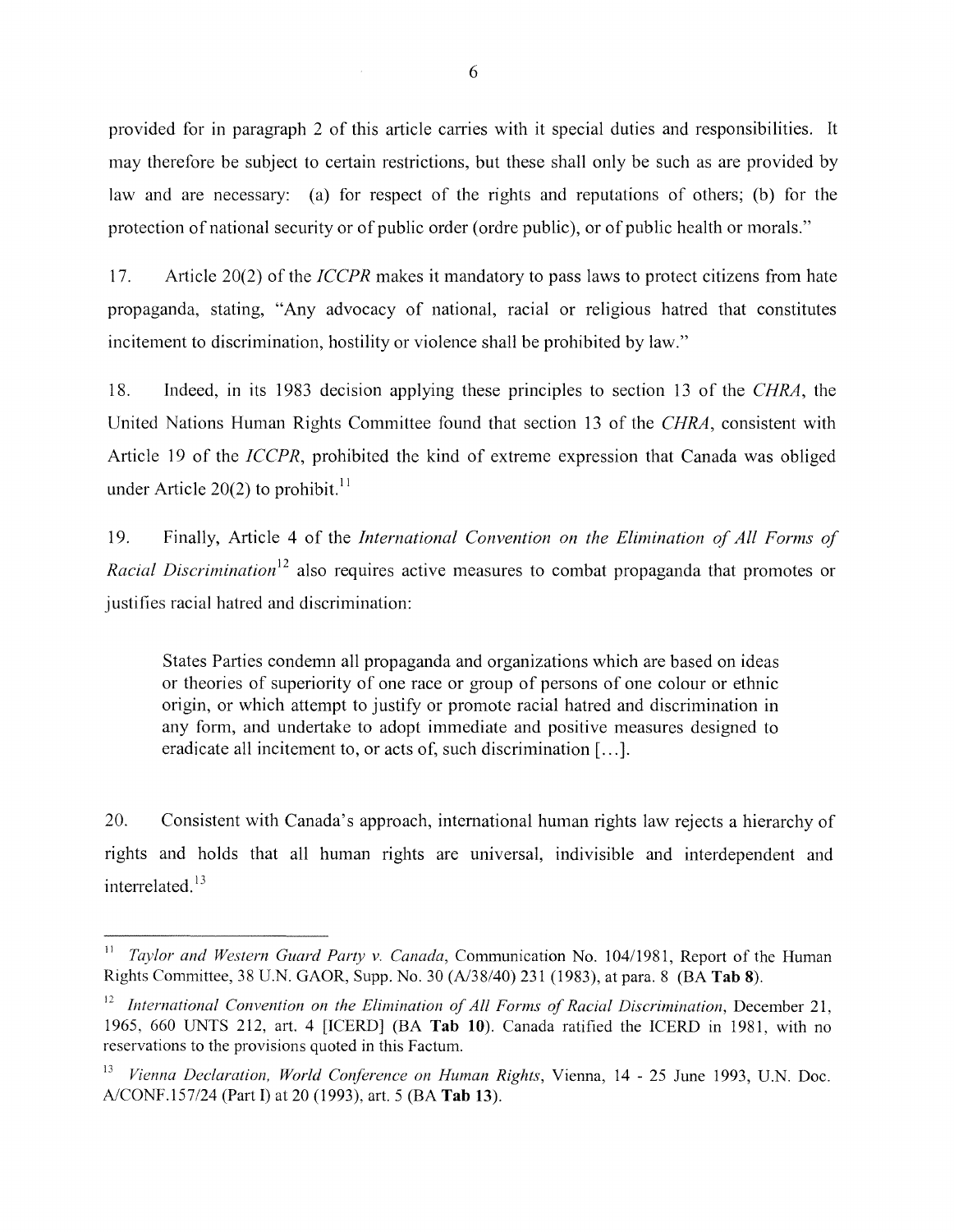21. Writing in *Taylor,* Dickson CJ. canvassed the instruments and decision cited above, stating that they expressed "... the international community's acceptance of the need to protect minority groups from the intolerance and psychological pain caused by [hate propaganda]," and thus emphasized the substantial weight to be given to the aim of preventing such harms.<sup>14</sup> In *Keegstra,* the Majority of this Court noted that Canada's international human rights obligations reflect the values and principles in a free and democratic society that underlie the *Charter* itself.15 For these reasons, Dickson Cl considered the international instruments to be a required reference in any meaningful consideration under the *Oakes*<sup>16</sup> test of the principles central to a free and For these reasons, D<sub>1</sub>.<br>in any meaningful condemocratic society.<sup>17</sup>

22. The Canadian Commission submits that section 13 of the *CHRA* and section 14 of the *Code* reflect a balanced approach that is in line with the international consensus reflected in the international instruments set out above.<sup>18</sup>

# **(8.) Canadian human rights law only prohibits extreme messages that dehumanize an entire group on a discriminatory ground.**

23. In striking the balance between freedom of expression and the right to equality, the Majority of this Court in *Taylor* held that Canadian human rights law only limits the most extreme forms of expression. Dickson CJ. held that there was no conflict between providing a meaningful interpretation of section 13(1) of the *CHRA* and protecting the section 2(b) freedom

<sup>14</sup>*Taylor, supra* at pp. 916-920 (BA **Tab** 1).

<sup>15</sup>*R.* v. *Keegstra.* [1990] 3 S.C.R. 697, at p. 750 (BA **Tab** 4).

<sup>&</sup>lt;sup>16</sup> R. v. *Oakes*, [1986] 1 S.C.R. 103 [Appellant's Book of Authorities, Tab 21].

<sup>17</sup>*Taylor, supra* at pp. 916-917 (BA **Tab** 1). See also: *Slaight Communications Inc.* v. *Davidson,*  [1989] 1 S.C.R. 1038, at p. 1056 (BA **Tab** 7).

 $18$  The Canadian Commission acknowledges that the United States has taken a different approach, severely restricting any limitation on speech, including hate propaganda. However, as Mr. Justice Russell Juriansz of the Ontario Court of Appeal has written, "It seems fair to say that the American view is becoming the minority one in the world. Canada is part of what appears to be a growing global consensus, which observes that careful restrictions of some forms of speech are both desirable and necessary": see Russell Juriansz, "Combating Hate and Preserving Free Speech: Where is the Line?", in *Canadian hs'ues: Hate on the Internet* (Association for Canadian Studies: Spring 2006) at p. 22 (BA **Tab** 16).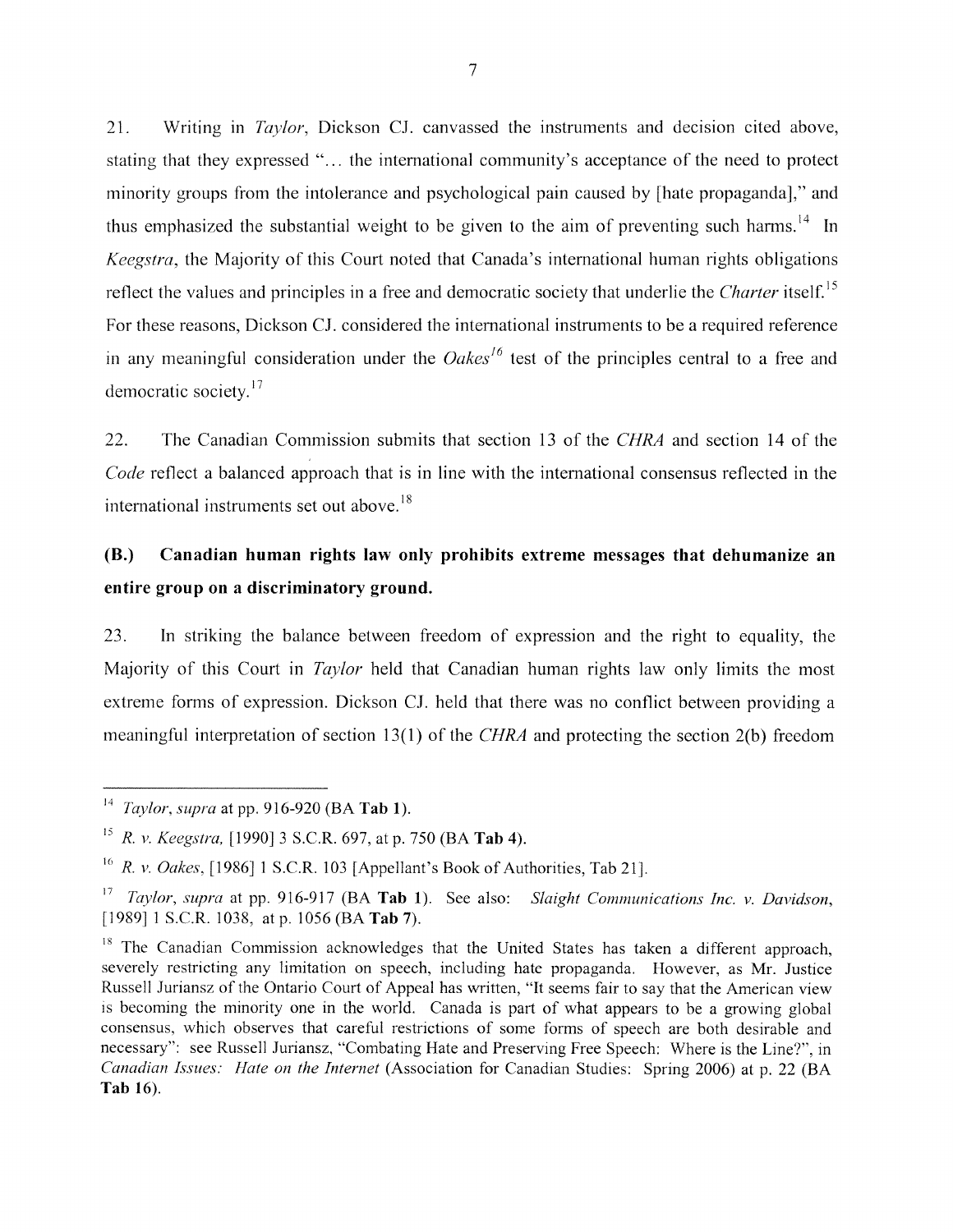of expression, so long as the words "hatred" and "contempt" were interpreted with an awareness of Parliament's objective of reducing the incidence of expression causing harm. He cited a Canadian Human Rights Tribunal decision finding that the terms "hatred" and "contempt" capture only the most extreme forms of expression, then reached the following conclusion:

[...] The reference to "hatred" in the above quotation [from the Canadian Human] Rights Tribunal] speaks of "extreme" ill-will and an emotion which allows for "no redeeming qualities" in the person at whom it is directed. "Contempt" appears to be viewed as similarly extreme, though is felt by the Tribunal to describe more appropriately circumstances where the object of one's feelings is looked down upon. According to the reading of the Tribunal, s. 13(1) thus refers to unusually strong and deep-felt emotions of detestation, calumny and vilification, and I do not find this interpretation to be particularly expansive [ ... ].

In sum, the language employed in s. 13(1) of the *Canadian Human Rights Act*  extends only to that expression giving rise to the evil sought to be eradicated and provides a standard of conduct sufficiently precise to prevent the unacceptable chilling of expressive activity. Moreover, as long as the Human Rights Tribunal continues to be well aware of the purpose of s. 13(1) and pays heed to the ardent and extreme nature of feeling described in the phrase "hatred or contempt", there is little danger that subjective opinion as to offensiveness will supplant the proper meaning of the section.<sup>19</sup> (all emphasis added)

24. These passages from *Taylor* articulate a precise standard for the interpretation of human rights prohibitions on hate propaganda.<sup>20</sup> They make clear that the statutory provisions will capture only ardent and extreme expression that suggests an entire group of persons identified by a prohibited ground of discrimination is devoid· of any redeeming qualities as human beings.<sup>21</sup> Messages that are merely offensive, controversial, unpleasant and even hurtful, do not fall within the ambit of hate propaganda.

<sup>19</sup>*Taylor, supra* at pp. 928-929 (BA **Tab** 1).

<sup>20</sup> Although *Taylor* dealt specifically with section 13(1) of the *CHRA* as applied in cases relating to race or religion, the Canadian Commission submits the same standard should apply equally to analogous statutory provisions across the country, and to cases dealing with different prohibited grounds.

<sup>&</sup>lt;sup>21</sup> The Canadian Commission has recommended that Parliament amend s. 13(1) of the *CHRA* to expressly define "hatred" and "contempt" as described in *Taylor:* see Canadian Human Rights Commission, *Special Report to Parliament: Freedom of Expression and Freedom from Hate in the Internet Age* (June 2009) [Special Report] at p. 33 (BA **Tab 14).** To be clear, the Canadian Commission does not recommend this because it believes amendments are necessary to change or modify the existing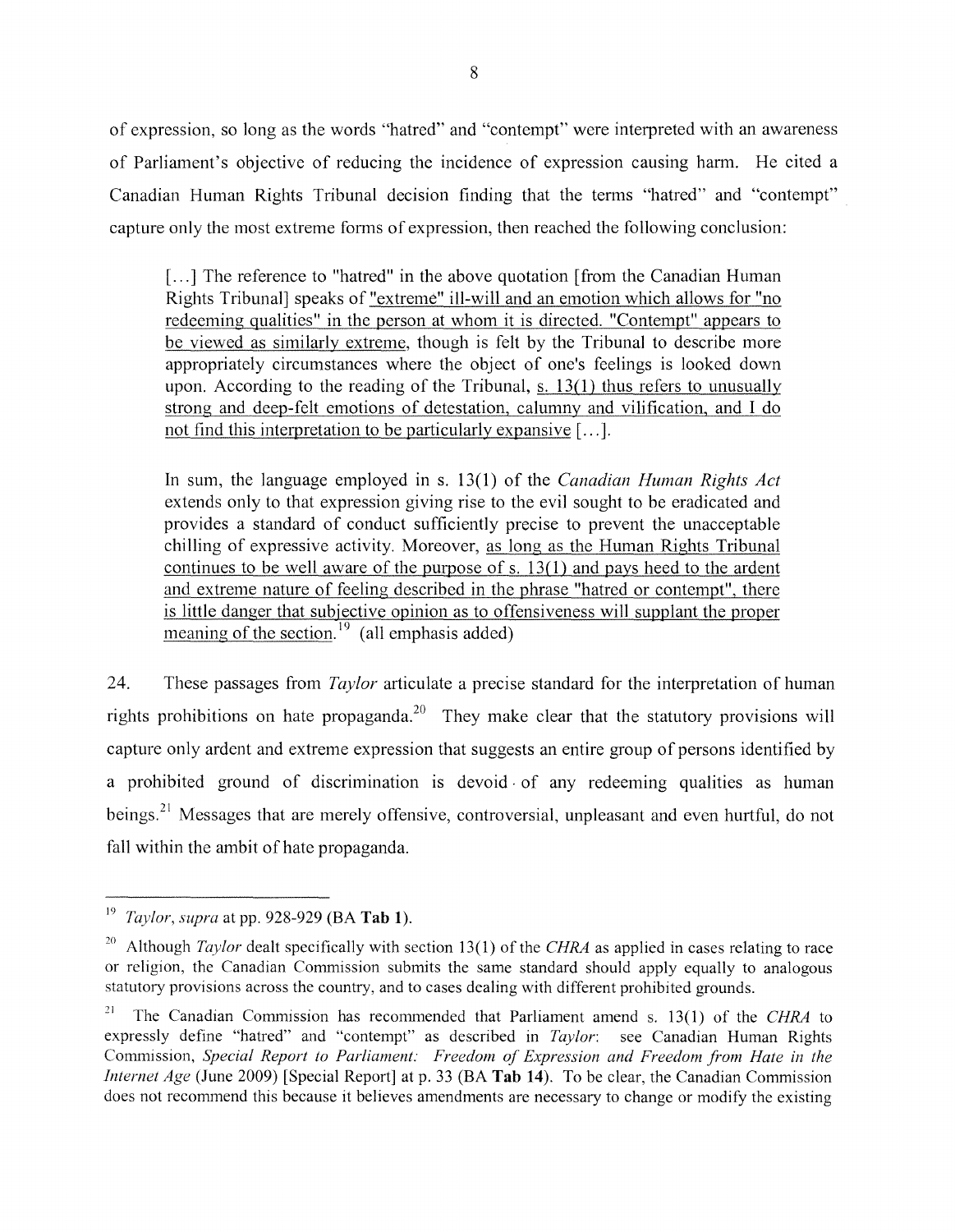25. A confirmation of the narrow scope of hate propaganda was also given by the Majority in *Keegstra* in defining the concept of hate:

Hatred is predicated on destruction, and hatred against identifiable groups therefore thrives on insensitivity, bigotry and destruction of both the target group and of the values of our society. Hatred in this sense is a most extreme emotion that belies reason; an emotion that, if exercised against members of an identifiable group, implies that those individuals are to be despised, scorned, denied respect and made subject to ill-treatment on the basis of group affiliation.<sup>22</sup> (emphasis added)

26. Applying this narrow definition of hate propaganda, the Canadian Human Rights Tribunal in *Zundel* made it clear that the respondent's denial of the Holocaust breached section 13 of the *CHRA* not because of the issue it raised but because of the extreme denigration of Jews that permeated his messages.

[...] Our conclusion is based on the way in which these doubts are expressed, and not on the fact that challenges are raised regarding the historical accuracy of these events. Although it might always be hurtful to raise these questions, we accept that the standard for determining the "promotion of hatred or contempt" must be applied with care so that it remains sensitive to free speech interests.

If this were truly a neutrally worded, "academic" debate, our analysis might be quite different. The tone and extreme denigration of Jews, however, separates these documents from those that might be permissible. We have found that it is the linkage between the author's view of these events and the extreme vilification of Jews as a consequence: it is their denunciation as liars, racketeers, extortionists and frauds that is likely to expose them to hatred and contempt.<sup>23</sup>

27. As a result, the Canadian Commission submits that an academic debate, even on a controversial and hurtful topic, would not breach section 13 in the absence of dehumanizing

state of the law. Instead, the Canadian Commission believes the amendments would be beneficial in clarifying thc existing statc of the law for the general reading audience.

 $^{22}$  *Keegstra, supra* at p. 777 (BA **Tab 4)**.

*<sup>23</sup> Citron* v. *Zundel,* [2002] C.R.R.D. No.1, at paras. 153 and 154 (BA **Tab** 2).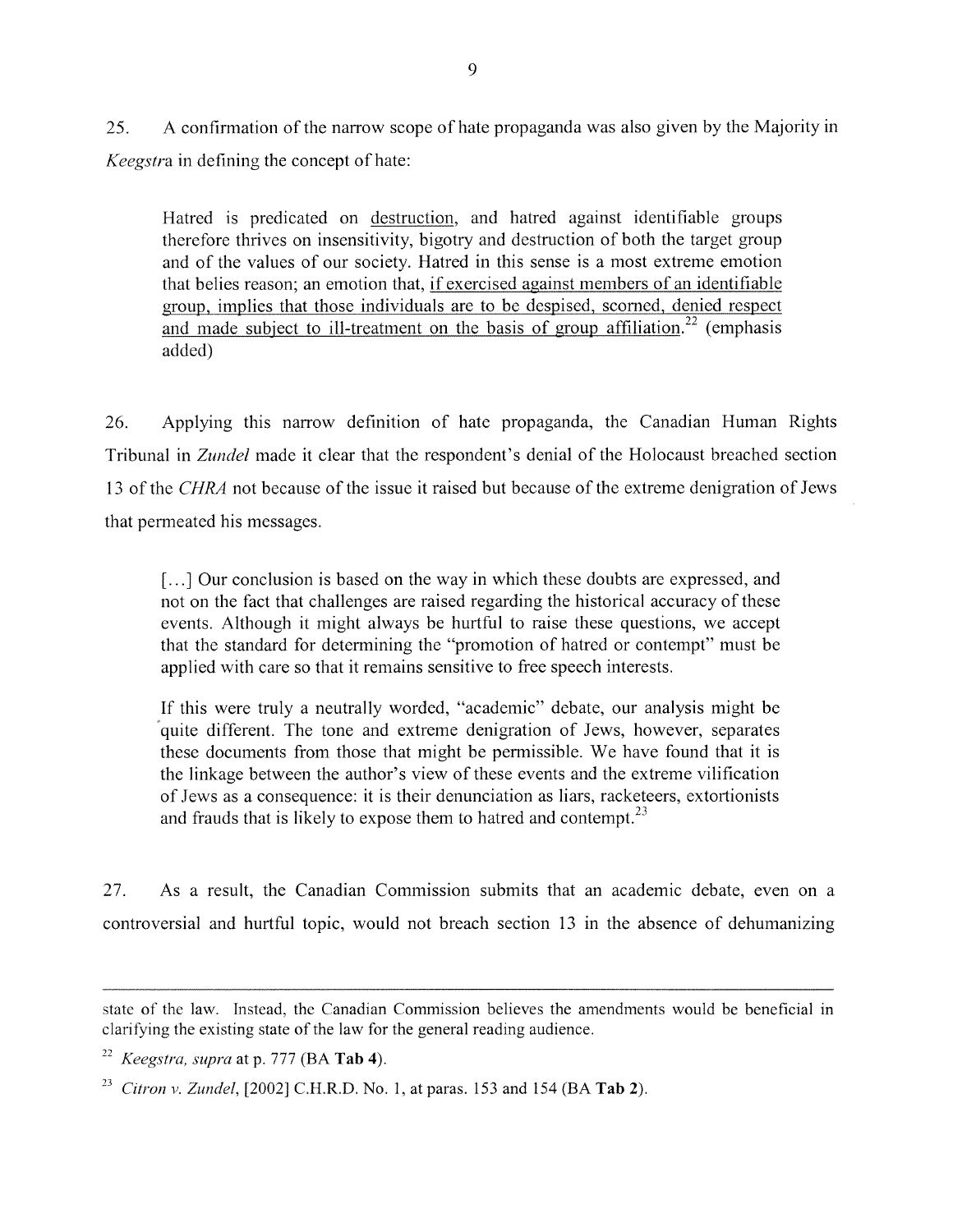messages. This was the conclusion reached by the Canadian Commission in the *Canadian Islamic Congress (CIC)* v. *Rogers Communication* complaint. <sup>24</sup>

28. By focussing on dehumanization, the narrow interpretation of hate propaganda does not apply to messages that are merely controversial, offensive or even hurtful. This leaves out the vast majority of communications and only targets those extreme messages susceptible of creating the conditions for discrimination or violence. This approach protects both freedom of expression, freedom of religion and the right to equality. This approach is consistent with international human rights law and achieves a delicate and essential balance between fundamental rights and values cherished by Canadians. This approach is in the public interest and is demonstrably justified in a free and democratic society.

## **PART IV - SUBMISSIONS ON COSTS**

29. The Canadian Commission is not seeking costs in this matter, and submits that no costs should be awarded against **it.** 

#### **PART V - ORDER SOUGHT**

30. The Canadian Commission submits that section 14(1 )(b) of the *Code* is demonstrably justified in a free and democratic society under section 1 of the *Charter.* 

31. The Canadian Commission seeks leave to present oral argument at the hearing of the Appeal, and requests 10 minutes for this purpose.

ALL RESPECTFULLY SUBMITTED this 29<sup>th</sup> day of July 2011.

Philippe Duffesne / Brian Smith Counsel for the Intervener, Canadian Human Rights Commission

*<sup>24</sup> Special Report. supra* at p. 31 (BA **Tab 14).**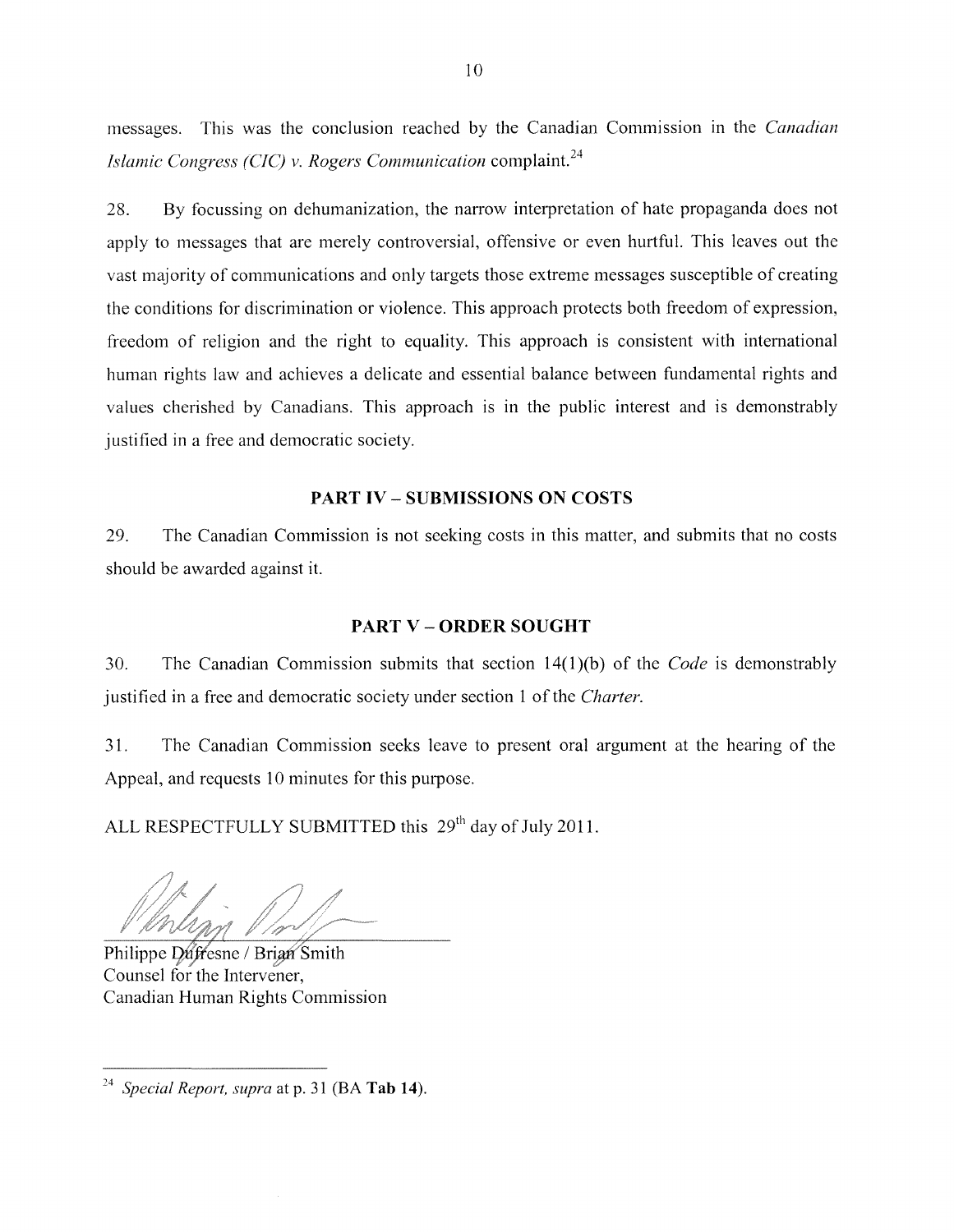# **PART VI – TABLE OF AUTHORITIES**

# **Paragraphs referred**

# **Caselaw**

| Canada (Human Rights Commission) v. Taylor, [1990] 3 S.C.R. 8923, 21, 23          |  |
|-----------------------------------------------------------------------------------|--|
|                                                                                   |  |
|                                                                                   |  |
|                                                                                   |  |
|                                                                                   |  |
|                                                                                   |  |
|                                                                                   |  |
|                                                                                   |  |
| Taylor and Western Guard Party v. Canada, Communication No. 104/1981, 38 UN GAOR, |  |
|                                                                                   |  |

# **Treaties and Other International Instruments**

| International Convention on the Elimination of All Forms of Racial Discrimination,                   |
|------------------------------------------------------------------------------------------------------|
| International Covenant on Civil and Political Rights, December 19, 1966, 999 UNTS 171,<br>arts 19-20 |
| Universal Declaration of Human Rights, GA Res 217(III), UNGAOR, 3d Sess, Supp No. 13,                |
| UN General Assembly, Vienna Declaration and Programme of Action, 12 July 1993,                       |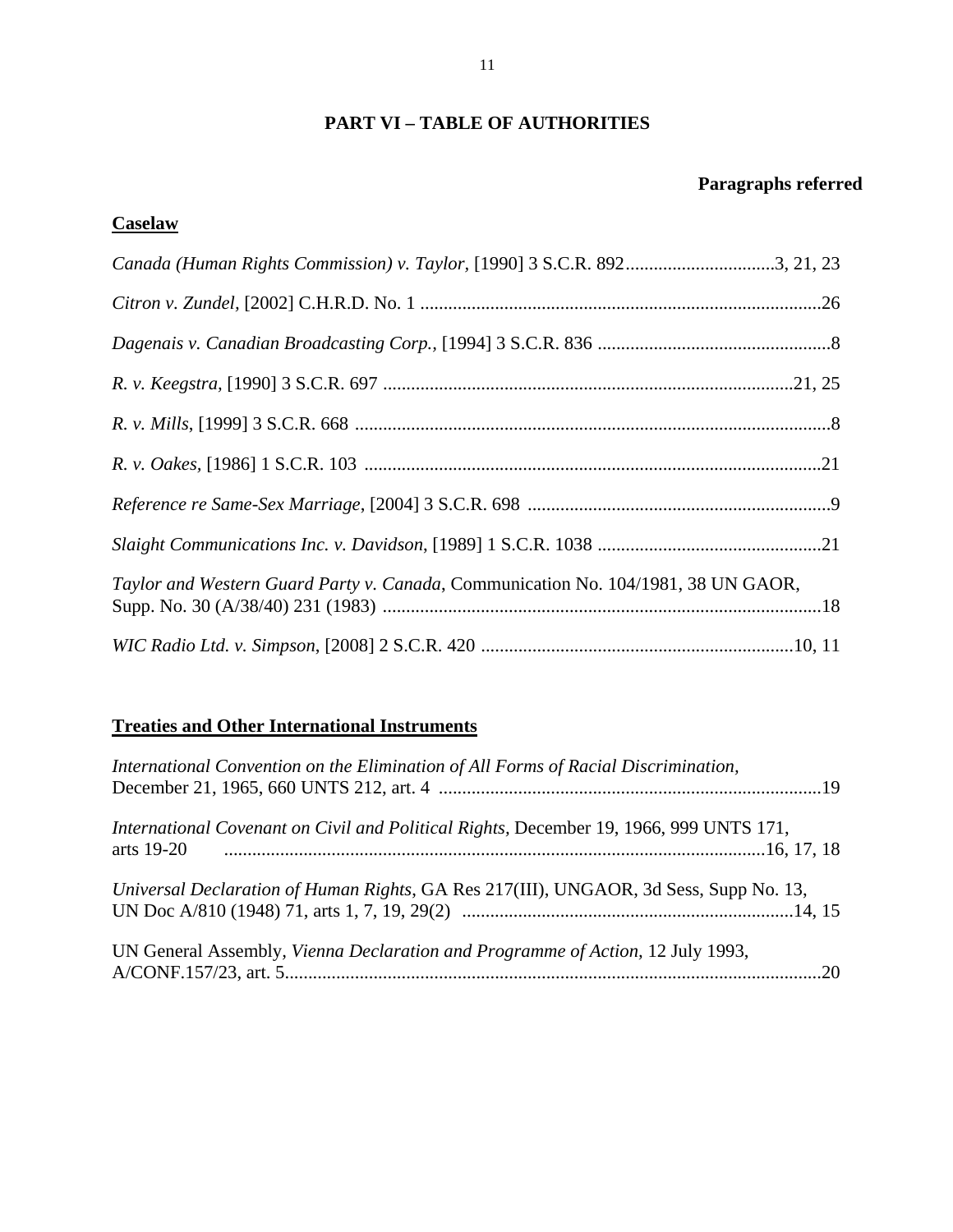# **Secondary Sources and Other Materials**

Canadian Human Rights Commission, *Special Report to Parliament: Freedom of Expression and Freedom from Hate in the Internet Age* (Ottawa: Minister of Public Works and Government Services Canada, 2009), at p. 33 .............................................................................................24, 27

The Honourable Frank Iacobucci "Reconciling Rights: The Supreme Court of Canada's Approach to Competing *Charter* Rights", (2003) 20 S.C.L.R. (2) 137, at 139-142 .......................................9

Russell Juriansz, "Combatting Hate and Preserving Free Speech: Where is the Line?" in *Canadian Issues: Hate on the Net* (Association for Canadian Studies: Spring 2006) 18, at p. 22 ..............22

## **Statutory Provisions**

| Canadian Charter of Rights and Freedoms as found in the Constitution Act, 1982,       |  |
|---------------------------------------------------------------------------------------|--|
| being Schedule B to the <i>Canada Act 1982</i> (U.K.), 1982, c. 11, sections 1, 2(a), |  |
|                                                                                       |  |
|                                                                                       |  |
| Canadian Human Rights Act, RSC 1985, c. H-6, sections 13(1) 18, 22, 23, 26, 27        |  |
|                                                                                       |  |
|                                                                                       |  |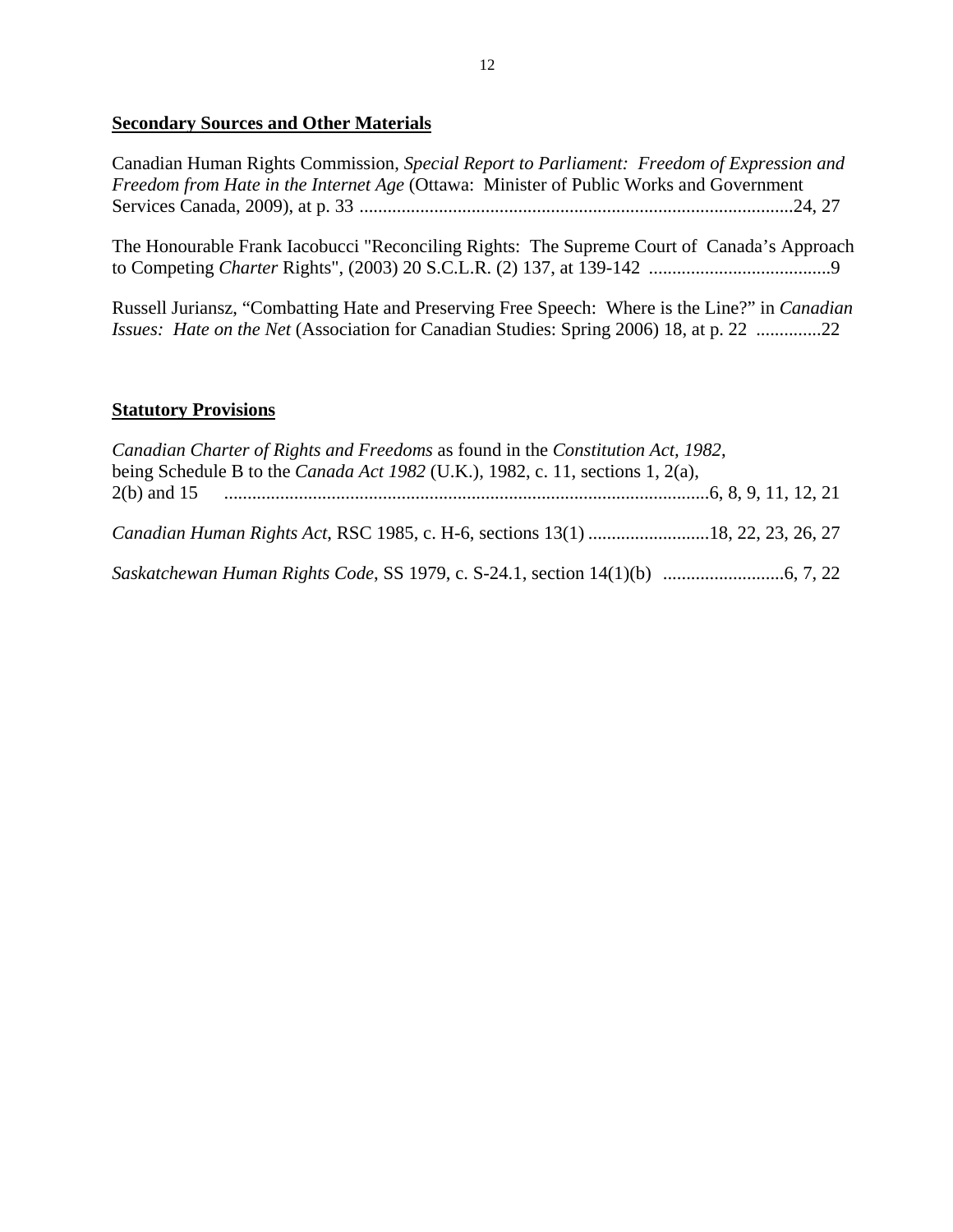Relevant Provisions of:

# *Canadian Charter of Rights and Freedoms* **as found in the** *Constitution Act, 1982,* **being Schedule B to the** *Canada Act 1982* **(U.K.), 1982, c. 11,**

## **Rights and freedoms in Canada**

**1.** The *Canadian Charter of Rights and Freedoms* guarantees the rights and freedoms set out in it subject only to such reasonable limits prescribed by law as can be demonstrably justified in a free and democratic society.

## **Fundamental freedoms**

**2.** Everyone has the following fundamental freedoms:

(*a*) freedom of conscience and religion;

(*b*) freedom of thought, belief, opinion and expression, including freedom of the press and other media of communication;

## **Equality before and under law and equal protection and benefit of law**

**15.** (1) Every individual is equal before and under the law and has the right to the equal protection and equal benefit of the law without discrimination and, in particular, without discrimination based on race, national or ethnic origin, colour, religion, sex, age or mental or physical disability.

## **Affirmative action programs**

(2) Subsection (1) does not preclude any law, program or activity that has as its object the amelioration of conditions of disadvantaged individuals or groups including those that are disadvantaged because of race, national or ethnic origin, colour, religion, sex, age or mental or physical disability.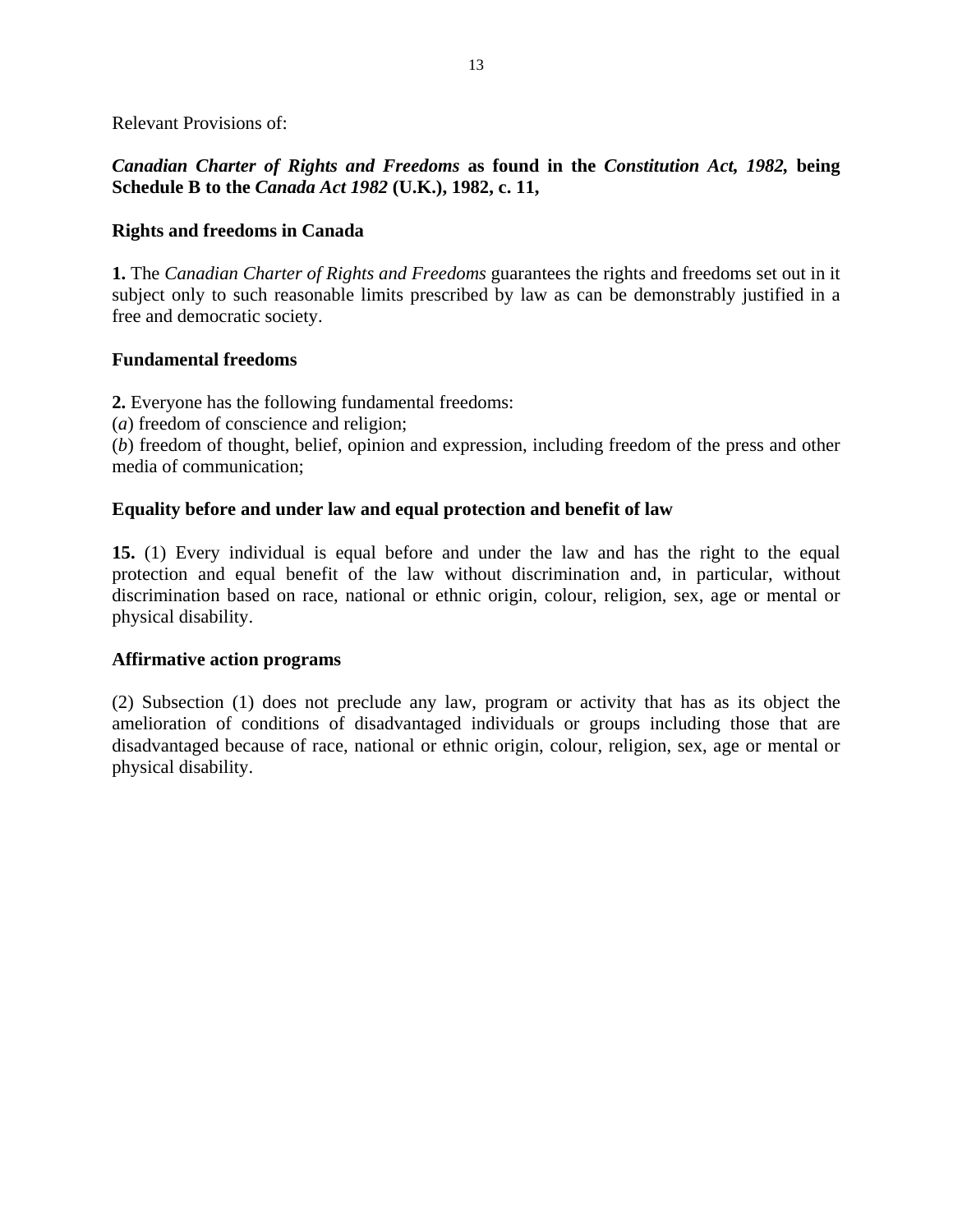# *Charte canadienne des droits et libertés***, Partie I de la** *Loi Constitutionnelle de 1982*

## **Droits et libertés au Canada**

**1.** La *Charte canadienne des droits et libertés* garantit les droits et libertés qui y sont énoncés. Ils ne peuvent être restreints que par une règle de droit, dans des limites qui soient raisonnables et dont la justification puisse se démontrer dans le cadre d'une société libre et démocratique.

## **Libertés fondamentales**

**2.** Chacun a les libertés fondamentales suivantes :

- *a)* liberté de conscience et de religion;
- *b)* liberté de pensée, de croyance, d'opinion et d'expression, y compris la liberté de la presse et des autres moyens de communication;
- *c)* liberté de réunion pacifique;
- *d)* liberté d'association.

# **Égalité devant la loi, égalité de bénéfice et protection égale de la loi**

**15.** (1) La loi ne fait acception de personne et s'applique également à tous, et tous ont droit à la même protection et au même bénéfice de la loi, indépendamment de toute discrimination, notamment des discriminations fondées sur la race, l'origine nationale ou ethnique, la couleur, la religion, le sexe, l'âge ou les déficiences mentales ou physiques.

## **Programmes de promotion sociale**

(2) Le paragraphe (1) n'a pas pour effet d'interdire les lois, programmes ou activités destinés à améliorer la situation d'individus ou de groupes défavorisés, notamment du fait de leur race, de leur origine nationale ou ethnique, de leur couleur, de leur religion, de leur sexe, de leur âge ou de leurs déficiences mentales ou physiques.